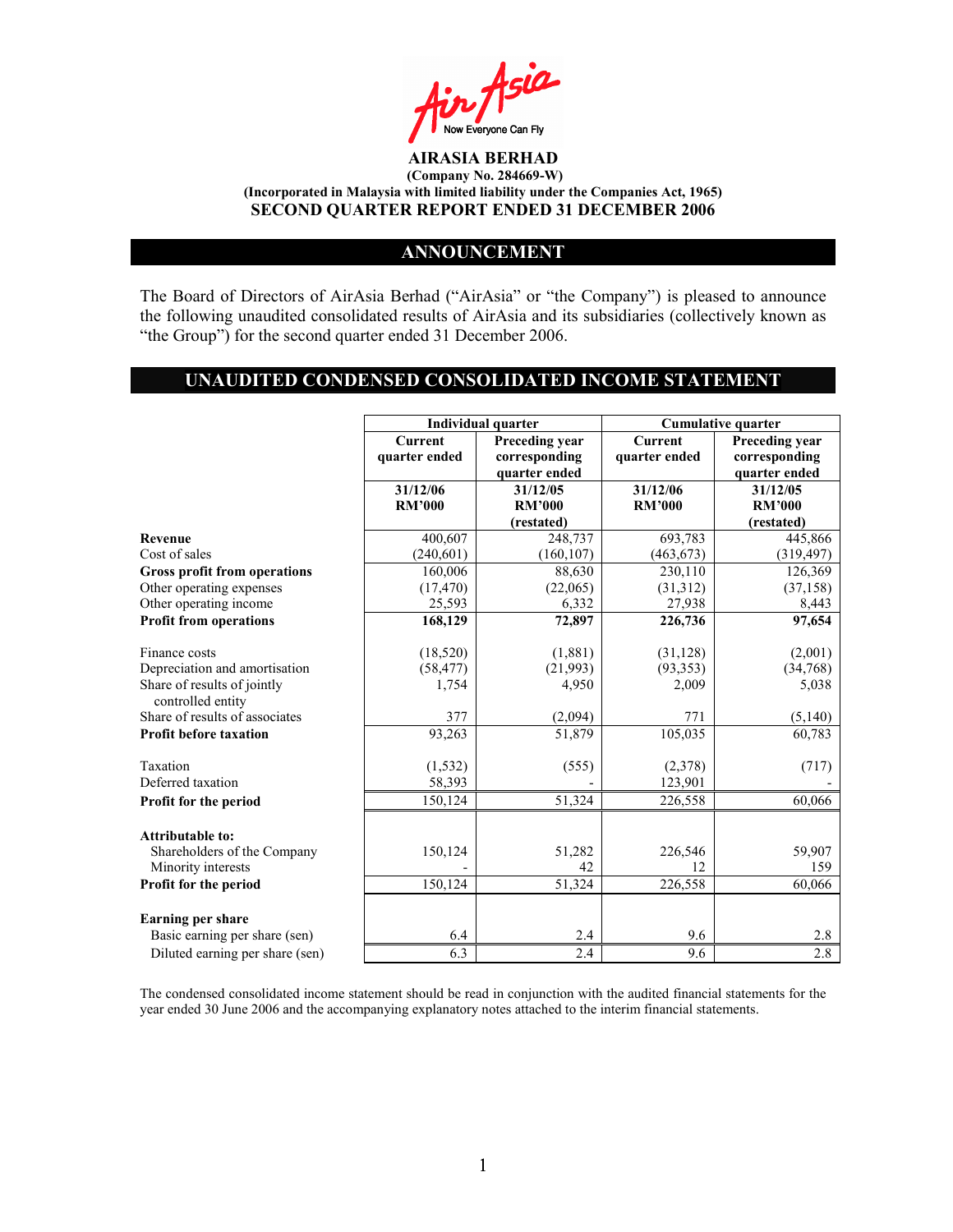Asia Now Everyone Can Fly

# CONDENSED CONSOLIDATED BALANCE SHEET AS AT 31 DECEMBER 2006

|                                                  | Unaudited as at end of | <b>Unaudited as at preceding</b> |
|--------------------------------------------------|------------------------|----------------------------------|
|                                                  | current quarter        | financial year end               |
|                                                  | 31/12/06               | 30/06/06                         |
|                                                  | <b>RM'000</b>          | <b>RM'000</b>                    |
|                                                  |                        | (restated)                       |
| <b>Non current assets</b>                        |                        |                                  |
| Property, plant and equipment                    | 2,259,441              | 1,261,993                        |
| Interest in jointly controlled entity            | 15,308                 | 13,299                           |
| Investment in associates                         | 8,882                  | 14,919                           |
| Other investments                                | 72                     | 78                               |
| Goodwill                                         | 8,738                  | 8,738                            |
| Deferred expenditure                             | 1,278                  | 1,278                            |
| Deferred Tax Asset                               | 238,961                | 115,060                          |
| Long term prepayments                            | 34,506                 | 35,110                           |
|                                                  | 2,567,186              | 1,450,475                        |
| <b>Current assets</b>                            |                        |                                  |
| Inventories (at cost)                            | 11,124                 | 10,578                           |
| Other investments                                | 30,696                 | 30,696                           |
| Trade and other receivables                      | 314,640                | 276,838                          |
| Deposit on aircraft purchase                     | 325,317                | 268,634                          |
| Amount due from a jointly controlled entity      | 18,631                 | 26,750                           |
| Amount due from associates                       | 818                    | 6,795                            |
| Deposits, bank and cash balances                 | 626,083<br>1,327,309   | 425,641                          |
|                                                  |                        | 1,045,932                        |
| <b>Current liabilities</b>                       |                        |                                  |
| Trade and other payables                         | 459,449<br>251,329     | 267,081<br>265,360               |
| Borrowings (secured)<br>Hire-purchase payables   | 172                    | 153                              |
| Current tax liabilities                          | 3,060                  | 1,295                            |
|                                                  | 714,010                | 533,889                          |
| <b>Net current assets</b>                        | 613,299                | 512,043                          |
|                                                  |                        |                                  |
| <b>Non current liabilities</b>                   |                        |                                  |
| Borrowings (secured)                             | 1,770,995              | 787,276                          |
| Hire-purchase payables                           | 189                    | 288                              |
| Deferred tax liabilities                         |                        |                                  |
|                                                  | 1,771,184              | 787,564                          |
|                                                  |                        |                                  |
|                                                  | 1,409,301              | 1,174,954                        |
| Equity                                           |                        |                                  |
| Share capital                                    | 235,370                | 234,649                          |
| Reserves                                         | 1,173,891              | 940,278                          |
| Total equity attributable to shareholders of the | 1,409,261              | 1,174,927                        |
| Company                                          |                        |                                  |
| <b>Minority interests</b>                        | 39                     | 27                               |
| <b>Total equity</b>                              | 1,409,301              | 1,174,954                        |
| Net assets per share attributable to ordinary    |                        |                                  |
| equity holders of the Company (RM)               | 0.60                   | 0.50                             |
|                                                  |                        |                                  |

The condensed consolidated balance sheet should be read in conjunction with the audited financial statements for the year ended 30 June 2006 and the accompanying explanatory notes attached to the interim financial statements.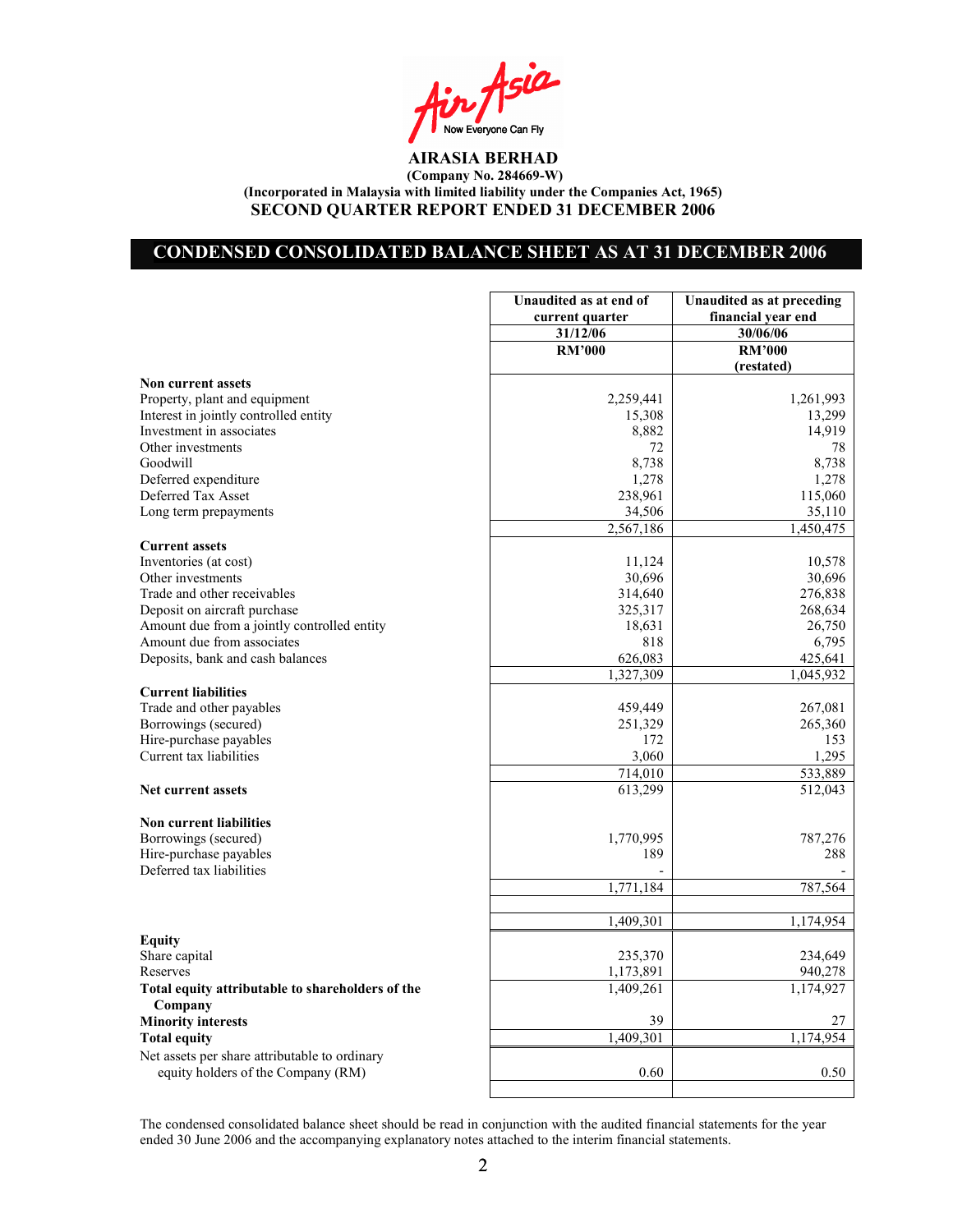Asia Now Everyone Can Fly

## UNAUDITED CONDENSED CONSOLIDATED CASH FLOW STATEMENTS

|                                                              | <b>Current period ended</b> | Preceding year<br>corresponding quarter |
|--------------------------------------------------------------|-----------------------------|-----------------------------------------|
|                                                              |                             | ended                                   |
|                                                              | 31/12/06                    | 31/12/05                                |
|                                                              | <b>RM'000</b>               | <b>RM'000</b>                           |
|                                                              |                             | (restated)                              |
| Cash flows from operating activities                         |                             |                                         |
| Profit before taxation                                       | 105,035                     | 60,783                                  |
| Adjustments:                                                 |                             |                                         |
| Share of results of a jointly controlled entity              | (2,009)                     | (5,038)                                 |
| Share of results of associates                               | (771)                       | 2,094                                   |
| Interest expense                                             | (43, 297)                   | 2,001                                   |
| Property, plant and equipment                                |                             |                                         |
| - Depreciation                                               | 93,353                      | 34,768                                  |
| Amortisation of deferred expenditure                         |                             | 919                                     |
| Interest income                                              | (12,169)                    | (4,905)                                 |
|                                                              | 140,142                     | 90,622                                  |
| Changes in working capital                                   |                             |                                         |
| Inventories                                                  | (546)                       | (2,102)                                 |
| Trade and other receivables                                  | (37, 801)                   | (77, 395)                               |
| Trade and other payables                                     | 192,374                     | 60,016                                  |
| Intercompany balances                                        | 8,119                       | 12,676                                  |
| Cash (used in)/generated from operations                     | 302,288                     | 83,817                                  |
| Interest paid                                                | 43,297                      | (2,001)                                 |
| Interest received                                            | 12,169                      | 4,905                                   |
| Tax paid                                                     | (613)                       | (1,104)                                 |
| Net cash (used in)/from operating activities                 | 357,141                     | 85,617                                  |
| <b>Cash flows from investing activities</b>                  |                             |                                         |
| Property, plant and equipment                                |                             |                                         |
| - Additions                                                  | (1,090,801)                 | (372, 663)                              |
| Deposit on aircraft purchase                                 | (56,683)                    | (87, 481)                               |
| Long term prepayments                                        | 604                         |                                         |
| Purchase of investments                                      |                             |                                         |
|                                                              |                             | (19,340)                                |
| Net cash flow on acquisition of subsidiary                   | 12,785                      | (1, 404)                                |
| Advance to associates                                        |                             | (38, 216)                               |
| Net cash used in investing activities                        | (1, 134, 095)               | (519, 104)                              |
| <b>Cash flows from financing activities</b>                  |                             |                                         |
| Proceeds from allotment of shares                            | 7,789                       | 8.280                                   |
| Hire purchase instalments paid                               | (80)                        | (103)                                   |
| Term loan received                                           | 1,244,913                   | 446,451                                 |
| Repayment of borrowings                                      | (275, 225)                  |                                         |
| Fixed deposits pledged as securities                         | (545)                       | 2,579                                   |
| Net cash from financing activities                           | 976,852                     | 457,207                                 |
| Net increase for the financial year                          | 199,898                     | 23,720                                  |
| Cash and cash equivalents at beginning of the financial year | 412,907                     | 312,548                                 |
| *Cash and cash equivalents at end of the financial year      | 612,805                     | 336,268                                 |

\* The balance at end of financial period excludes fixed deposits of RM13.3million (2006: RM14.2 million) pledged with licensed bank as securities for banking facilities granted to the Company.

The condensed consolidated cash flow statement should be read in conjunction with the audited financial statements for the year ended 30 June 2006 and the accompanying explanatory notes attached to the interim financial statements.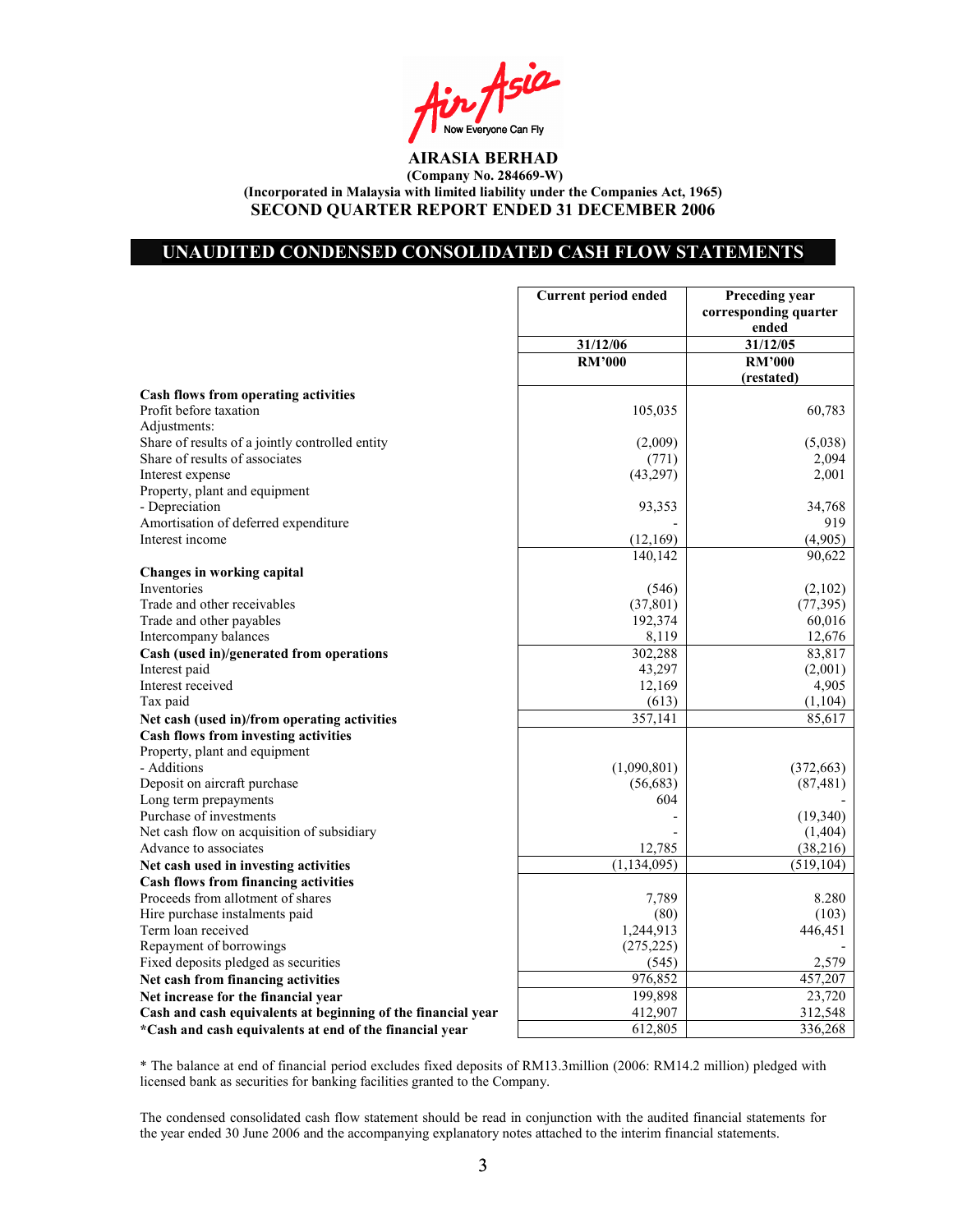$A$ sia Now Everyone Can Fly

# UNAUDITED CONDENSED CONSOLIDATED STATEMENT OF CHANGES IN EQUITY

|                                                                                                            | Issued and fully paid<br>ordinary shares of |                                          | Non-distributable                        |                                                 | <b>Distributable</b>                        |                               |                                               |                                                |
|------------------------------------------------------------------------------------------------------------|---------------------------------------------|------------------------------------------|------------------------------------------|-------------------------------------------------|---------------------------------------------|-------------------------------|-----------------------------------------------|------------------------------------------------|
|                                                                                                            | RM0.10 each<br>Number of<br>shares<br>000   | <b>Nominal</b><br>value<br><b>RM'000</b> | <b>Share</b><br>premium<br><b>RM'000</b> | Foreign<br>exchange<br>reserve<br><b>RM'000</b> | <b>Retained</b><br>profits<br><b>RM'000</b> | <b>Total</b><br><b>RM'000</b> | Minority<br><b>Interests</b><br><b>RM'000</b> | <b>Total</b><br><b>Equity</b><br><b>RM'000</b> |
| At 1 July 2006,<br>as previously stated                                                                    | 2,346,488                                   | 234,649                                  | 708,185                                  | 592                                             | 109,165                                     | 1,052,591                     | 27                                            | 1,052,618                                      |
| Prior year<br>adjustment<br>-effect of adopting<br><b>FRS 128</b><br>-recognition of<br>Deferred Tax Asset | $\overline{\phantom{a}}$                    | $\overline{a}$                           |                                          |                                                 | (31,253)<br>153,589                         | (31,253)<br>153,589           | $\overline{\phantom{a}}$                      | (31,253)<br>153,589                            |
| At 1 July 2006,<br>as restated<br>Shares pursuant to<br>the Employees'                                     | 2,346,488                                   | 234,649                                  | 708,185                                  | 592                                             | 231,501                                     | 1,174,927                     | 27                                            | 1,174,954                                      |
| Share Option<br>Scheme ("ESOS")<br>Profit for the period                                                   | 7,213                                       | 721<br>$\overline{a}$                    | 7,068                                    | $\frac{1}{2}$                                   | 226,546                                     | 7,789<br>226,546              | 12                                            | 7,789<br>226,558                               |
| At 31 December<br>2006                                                                                     | 2,353,701                                   | 235,370                                  | 715,253                                  | 592                                             | 458,047                                     | 1,409,262                     | 39                                            | 1,409,301                                      |
| At 1 July 2005,<br>as previously stated<br>Prior year<br>adjustment<br>-effect of adopting                 | 2,335,031                                   | 233,503                                  | 698,602                                  |                                                 | 20,751                                      | 952,856                       | 15                                            | 952,871                                        |
| <b>FRS 128</b>                                                                                             |                                             |                                          |                                          |                                                 | (8, 496)                                    | (8, 496)                      |                                               | (8, 496)                                       |
| At 1 July 2005, as<br>restated<br>Shares pursuant to<br>the Employees'                                     | 2,335,031                                   | 233,503                                  | 698,602                                  |                                                 | 12,255                                      | 944,360                       | 15                                            | 944,375                                        |
| Share Option<br>Scheme ("ESOS")<br>Profit for the period<br>(restated)                                     | 7,667                                       | 766<br>$\overline{\phantom{a}}$          | 7,514                                    |                                                 | 59,907                                      | 8,280<br>59,907               | 159                                           | 8,280<br>60,066                                |
| At 31 December<br>2005                                                                                     | 2,342,698                                   | 234,269                                  | 706,116                                  |                                                 | 72,162                                      | 1,012,547                     | 174                                           | 1,012,721                                      |
|                                                                                                            |                                             |                                          |                                          |                                                 |                                             |                               |                                               |                                                |

The condensed consolidated statement of changes in equity should be read in conjunction with the audited financial statements for the year ended 30 June 2006 and the accompanying explanatory notes attached to the interim financial statements.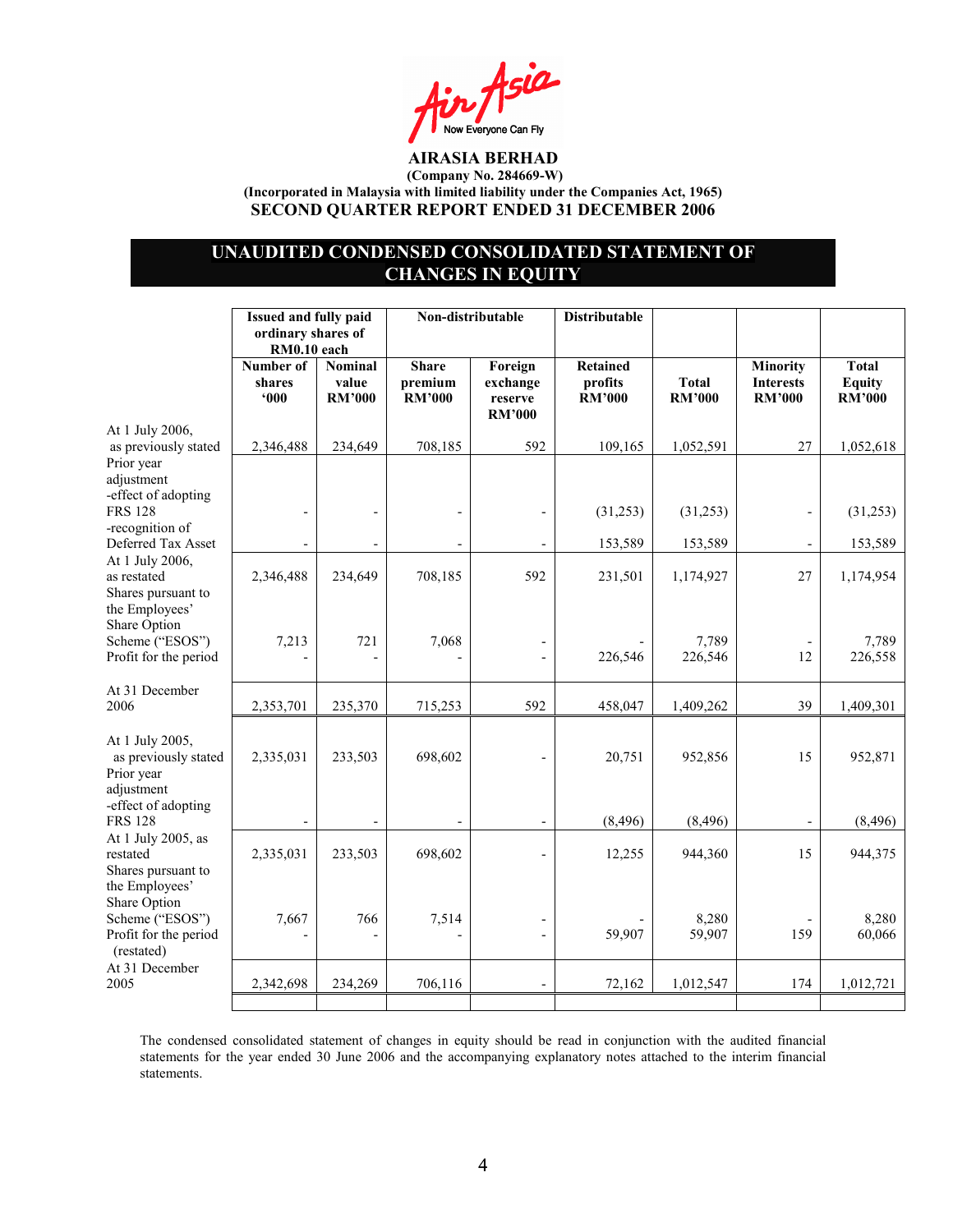$A$ sia Now Everyone Can Fly

# KEY OPERATING STATISTICS – 31 DECEMBER 2006

|                                        | <b>ACTUAL</b> | <b>ACTUAL</b> |
|----------------------------------------|---------------|---------------|
| PERFORMANCE INDICATORS                 | Q1 FY2007     | Q2 FY2007     |
|                                        |               |               |
| Passengers carried                     | 1,944,621     | 2,273,405     |
| RPK (million)                          | 2,152         | 2,505         |
| ASK (million)                          | 2,713         | 3,060         |
| Average fares (RM)*                    | 138           | 164           |
| Passenger load factor (%)              | 79%           | 82%           |
| Revenue per ASK (sen)                  | 10.81         | 13.09         |
| Cost per ASK (sen) **                  | 9.95          | 9.61          |
| Cost per ASK (sen) non fuel            | 4.19          | 5.60          |
| Sectors flown                          | 15,558        | 17,488        |
| Number of aircraft at period/ year end | 30.00         | 32.00         |
| Average number of aircraft             | 24.85         | 26.98         |

\* Average Fare includes Fuel Surcharge

\*\* Cost per ASK excludes Fuel Surcharge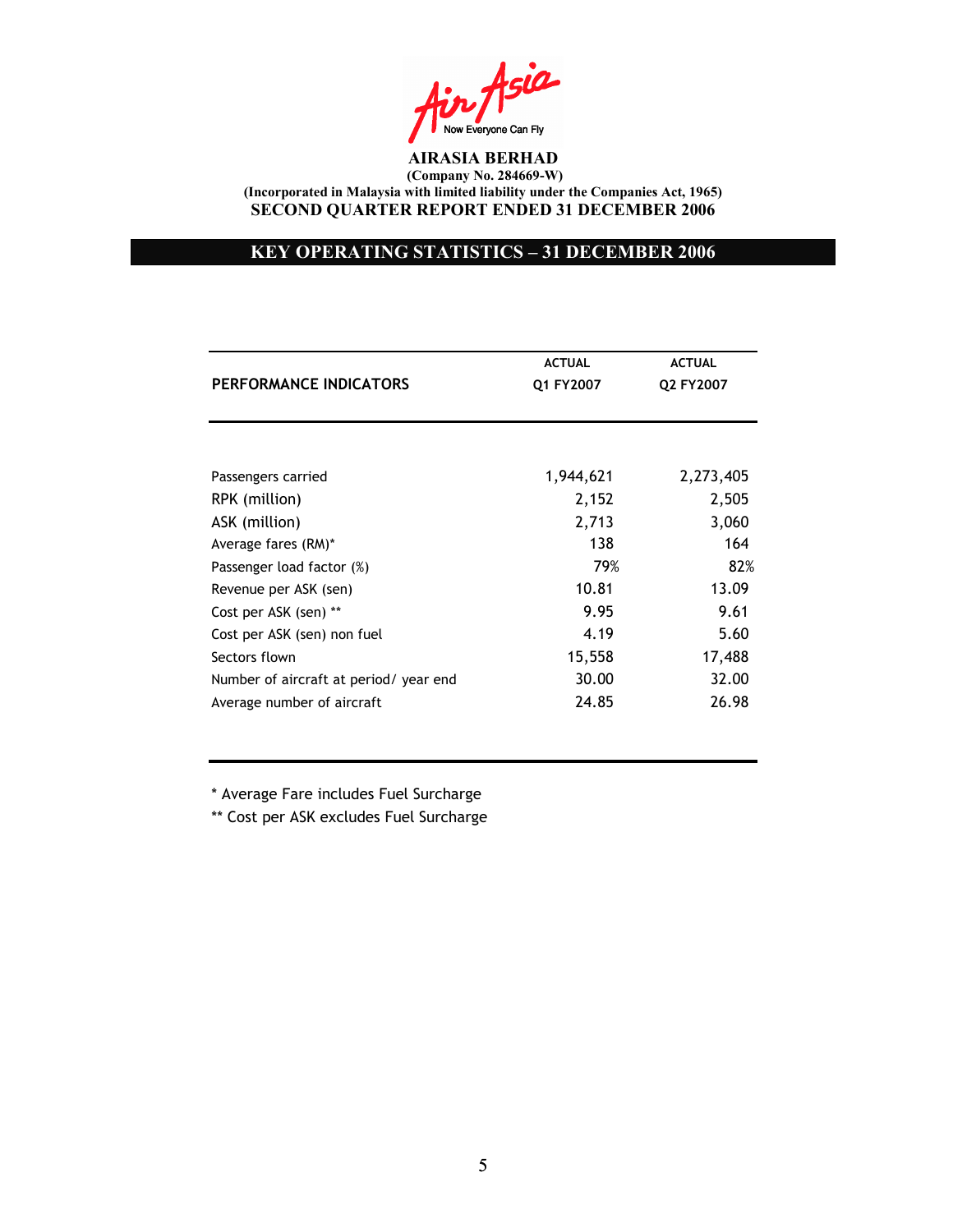Ain Asia

# UNAUDITED NOTES TO THE ACCOUNTS – 31 DECEMBER 2006

#### 1. Basis of preparation

The interim financial report is unaudited and has been prepared in accordance with Financial Reporting Standard ("FRS") 134: "Interim Financial Reporting" and paragraph 9.22 and Appendix 9B of the Bursa Malaysia Securities Berhad ("Bursa Malaysia") Listing Requirements.

The interim financial statements should be read in conjunction with the audited financial statements of the Group for the financial year ended 30 June 2006. The accounting policies and methods of computation adopted for the interim financial statements are consistent with those adopted for the annual audited financial statements for the financial year ended 30 June 2006, except for the accounting policy changes arising from the adoption of the following new/revised FRS that are effective for the Company's financial period beginning 1 July 2006. Details of these changes in accounting policies are set out in Note 2.

The preparation of an interim financial report in conformity with FRS 134: Interim Financial Reporting, requires management to make judgments, estimates and assumptions that affect the application of policies and reported amounts of assets and liabilities, income and expenses on a year to date basis. Actual results may differ from these estimates.

The interim financial report contains condensed consolidated financial statements and selected explanatory notes. The notes include an explanation of events and transactions that are significant to an understanding of the changes in financial position and performance of the Group since the 2006 annual financial statements. The interim consolidated financial report and notes thereon do not include all of the information required for full set of financial statements prepared in accordance with FRSs.

The financial information relating to the financial year ended 30 June 2006 that is included in the interim consolidated financial report as being previously reported information does not constitute the Company's statutory financial statements for that financial year but is derived from those financial statements other than those that have been restated as a result of the change in accounting policies. Statutory financial statements for the year ended 30 June 2006 are available from the Company's registered office.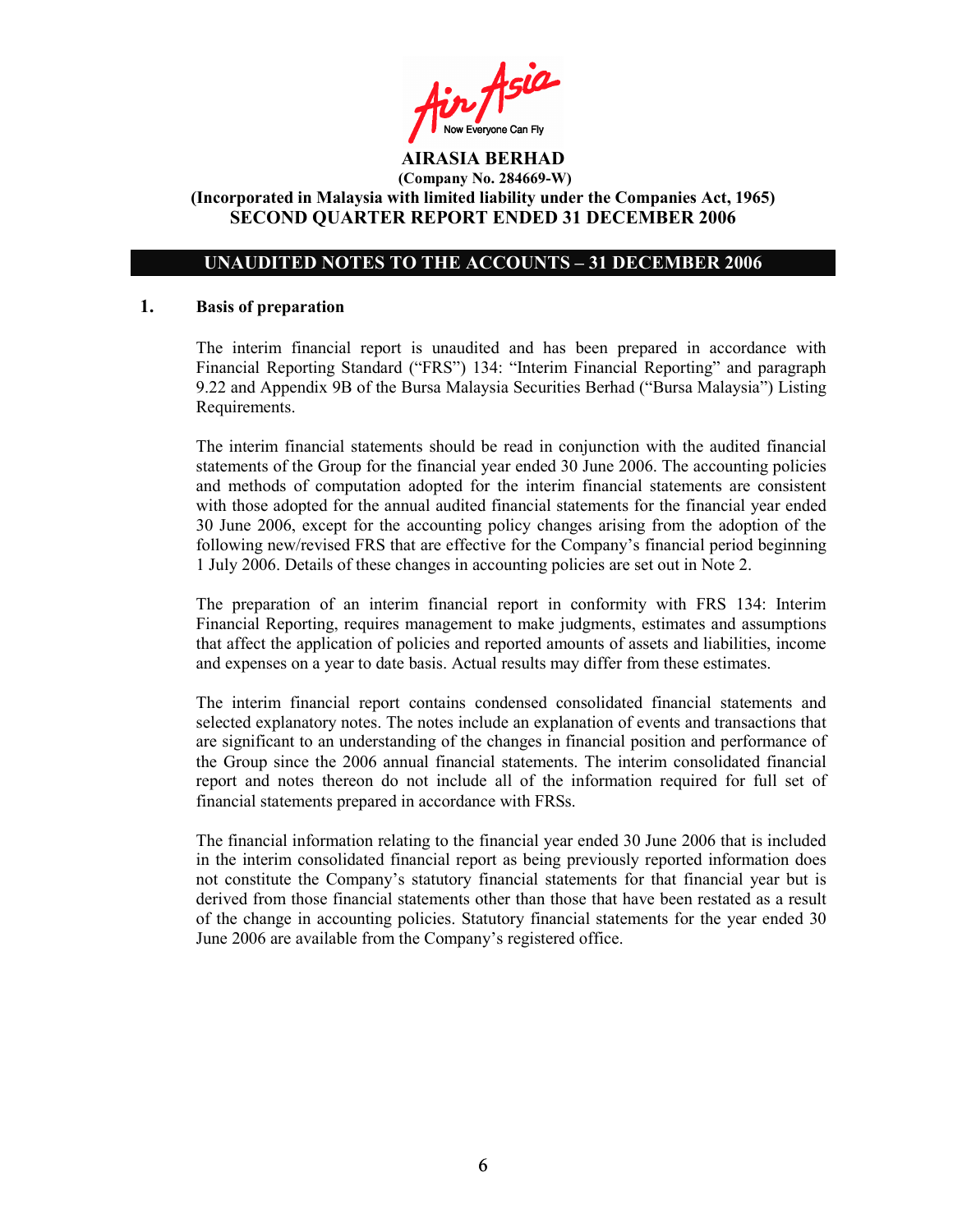Fin Asia

# UNAUDITED NOTES TO THE ACCOUNTS – 31 DECEMBER 2006

#### 2. Changes in accounting policies

The Malaysian Accounting Standards Board ("MASB") had issued a total of 21 new/revised FRSs, of which 18 are applicable to financial statements for annual periods beginning on or after 1 January 2006.

In the current period, the Group adopted the following new/revised FRSs below, which are relevant to its operations. The 2005 comparatives have been restated as required, in accordance with the relevant requirements.

- FRS 1 First Time Adoption of Financial Reporting Standards
- FRS 2 Share-based Payment
- FRS 3 Business Combinations
- FRS 5 Non-Current Assets Held for Sale and Discontinued Operations
- FRS 101 Presentation of Financial Statements
- FRS 102 Inventories
- FRS 108 Accounting Policies, Changes in Estimates and Errors
- FRS 110 Events after the Balance Sheet Date
- FRS 116 Property, Plant and Equipment
- FRS 121 The Effects of Changes in Foreign Exchange Rates
- FRS 127 Consolidated and Separate Financial Statements
- FRS 128 Investments in Associates
- FRS 131 Interests in Joint Ventures
- FRS 132 Financial Instruments: Disclosure and Presentation
- FRS 133 Earnings Per Share
- FRS 136 Impairment of Assets
- FRS 138 Intangible Assets
- FRS 140 Investment Property

The adoption of the new/revised FRSs did not result in substantial changes to the Group's accounting policies other than the effects of the following FRSs: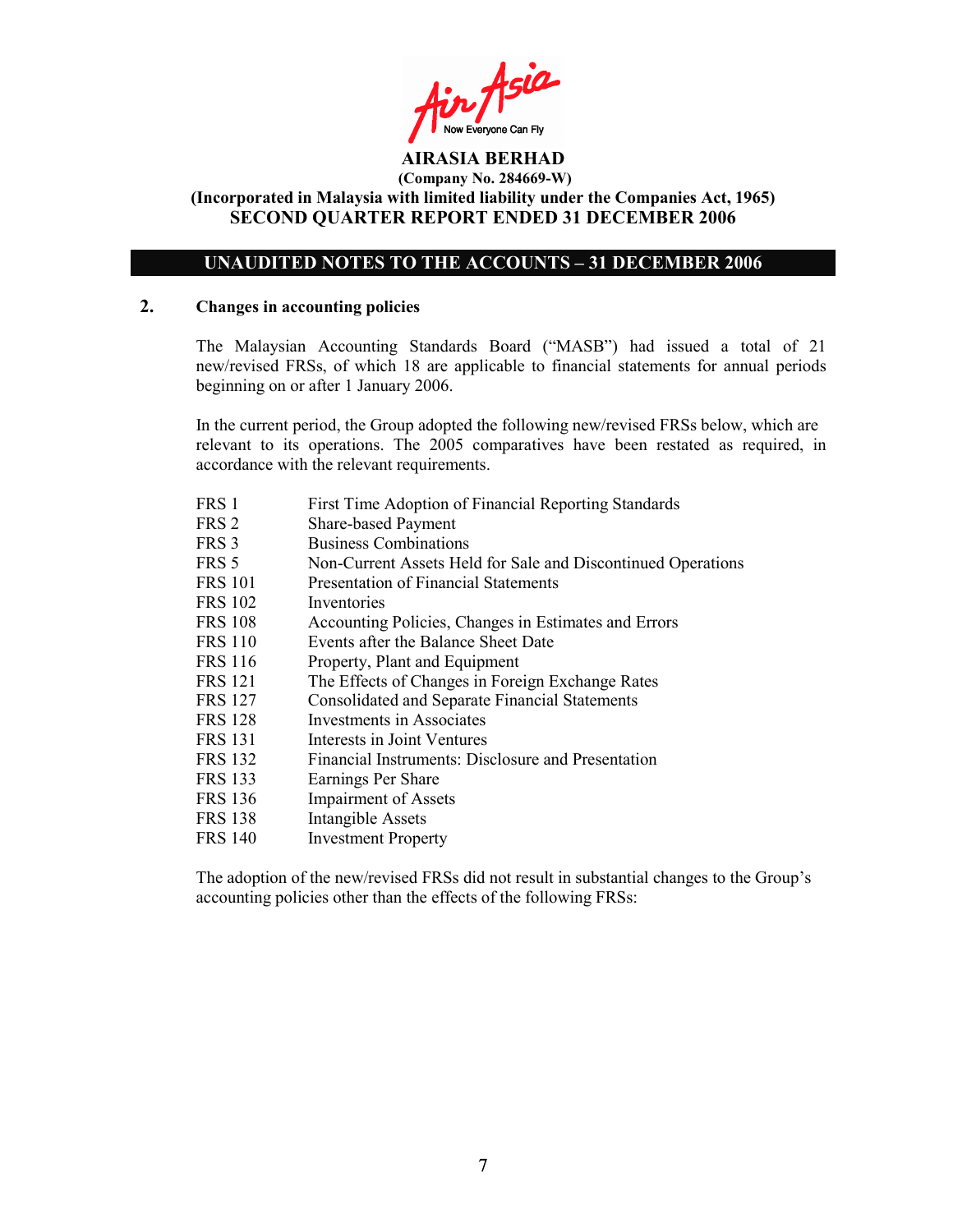Air Asia

### UNAUDITED NOTES TO THE ACCOUNTS – 31 DECEMBER 2006

## 2(a) FRS 101: Presentation of Financial Statements and FRS 127 : Consolidated and Separate Financial Statements – Minority interests

The adoption of the revised FRS 101 has affected the presentation of minority interest and other disclosures. Minority interest is now presented within total equity in the consolidated balance sheet and as an allocation from net profit for the period in the consolidated income statement. The movement of minority interest is now presented in the consolidated statement of changes in equity. The presentation of the comparative financial statements of the Group has been restated to conform with the current period's presentation.

Share of results in associates is now disclosed net of tax and minority interests in the consolidated income statement.

### 2(b) FRS 116: Property, Plant and Equipment

In accordance with FRS 116, the assets' residual values, useful lives and depreciation method will be assessed at least at each financial year end.

Residual value of an item of property, plant and equipment is the estimated amount that the Group would currently obtain from disposal of the asset, after deducting the estimated costs of disposal, if the asset were already of the age and in the condition expected at the end of its useful life. If the residual value of an asset increases to an amount equal or greater than the asset's carrying value amount, the assets' depreciation charge will be zero unless and until its residual value subsequently decreases to an amount below the asset carrying amount.

In addition, FRS 116 also requires the Group to determine the depreciation charge separately for each significant part of an item of property, plant and equipment.

The above revisions were accounted for as a change in accounting estimates. With the adoption of FRS 116, the Group has reassessed its estimation of the useful lives and residual values of property, plant and equipment. This change in accounting estimates is applied prospectively and resulted in an increase in depreciation charge of RM24.2 million for the half year ended 31<sup>st</sup> December 2006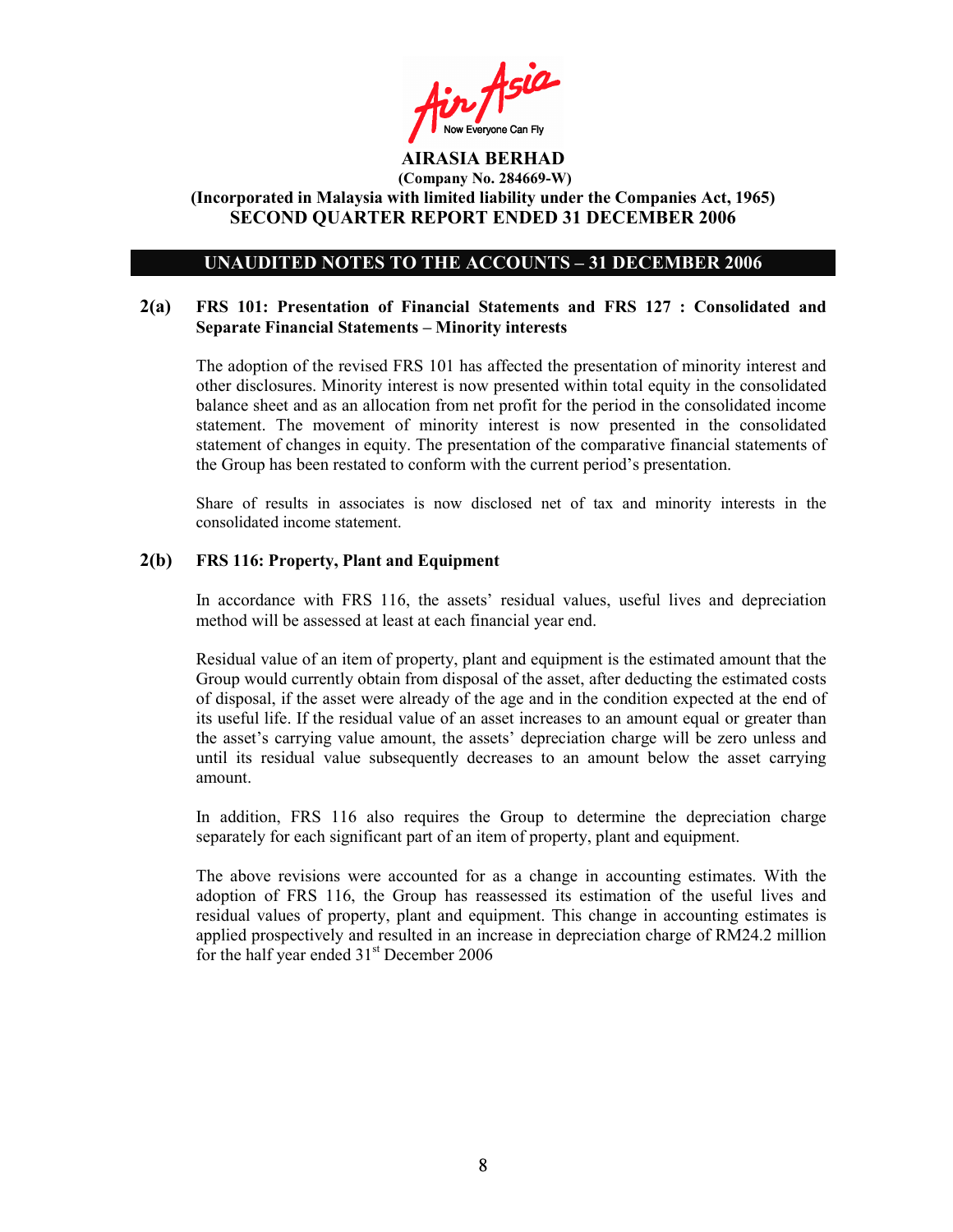in Asia

# UNAUDITED NOTES TO THE ACCOUNTS – 31 DECEMBER 2006

The revisions are as follows:

| Changes in useful life                       |                                                       |                                                      |
|----------------------------------------------|-------------------------------------------------------|------------------------------------------------------|
| <b>Description</b>                           | <b>Previous</b><br><b>Estimate</b><br>Years           | <b>Revised</b><br><b>Estimate</b><br>Years           |
| Aircraft and Engines – component of overhaul | $7 - 25$                                              | $2.3 - 13$                                           |
| Changes in residual value                    | <b>Previous</b><br><b>Estimate</b><br>$\frac{0}{6}$ * | <b>Revised</b><br><b>Estimate</b><br>$\frac{0}{6}$ * |
| Aircraft and Engines                         | -                                                     | 10                                                   |

\* - % of original cost

### 2(c) FRS 128: Investments in Associates

Previously, the share of losses of investment in associates was equity accounted for by the Group and was limited to the Group's investment in the ordinary share capital of associates.

In accordance with FRS 128, interest in an associate is now defined as "the carrying amount of the investment in the associate under the equity method together with any longterm interests that, in substance, form part of the investor's net investment in the associate".

The Group now equity account for additional share of losses in the associates if there are other long term interests in the associates. This change in accounting policy has been applied retrospectively with effect from 1<sup>st</sup> July, 2006 and the comparatives have been restated as follows: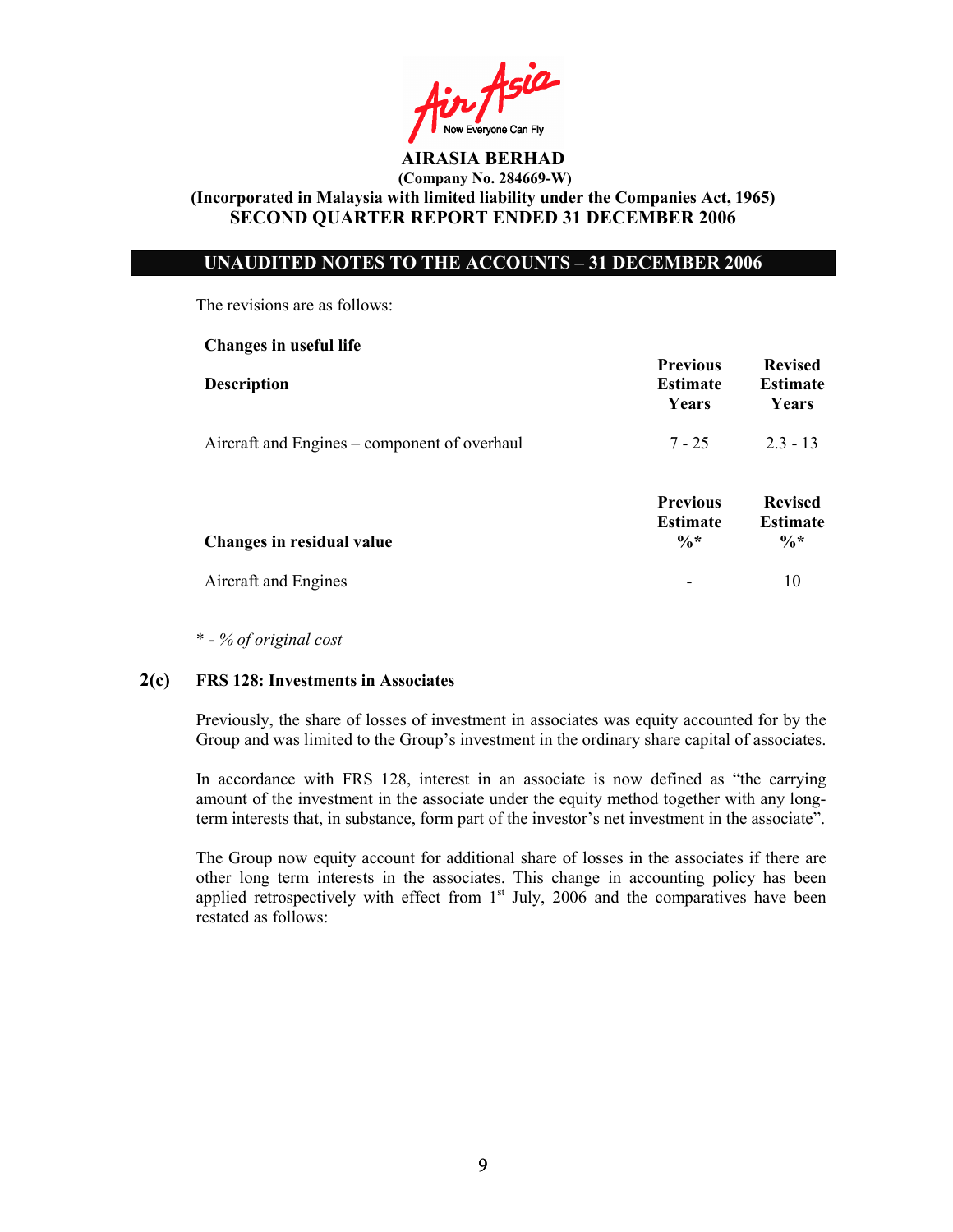in Asia

# UNAUDITED NOTES TO THE ACCOUNTS – 31 DECEMBER 2006

#### 2(d) FRS 12 : Income Taxes

Details of the change in basis of calculating deferred tax is explained in Note 20. This change has been applied retrospectively and the comparatives have been restated in (i) and (ii) below:

### (i) Effect on opening balance of total equity at 1 July 2006 (as adjusted)

The following table sets out the adjustments that have been made to the opening balances at 1 July 2006. This is the effect of retrospective adjustments to the net assets as at 30 June 2006.

#### Effect of changes in accounting policies (increase/(decrease))

| In thousands of RM                                                                     | <b>Note</b> | Retained<br>profits | Capital and<br>other reserves | <b>Total</b> | <b>Minority</b><br>interests | <b>Total</b><br>equity |
|----------------------------------------------------------------------------------------|-------------|---------------------|-------------------------------|--------------|------------------------------|------------------------|
| At 1 July 2006                                                                         |             |                     |                               |              |                              |                        |
| As previously stated                                                                   | 2(c)        | 109,165             | 943,426                       | 1,052,591    | 27                           | 1,052,618              |
| Prior period adjustments<br>- effect of adopting FRS 128:<br>Investments in Associates |             | (31,253)            |                               | (31,253)     |                              | (31,253)               |
| -effect of change in basis of<br>calculation<br>Deferred Tax                           |             | 153,589             |                               | 153,589      |                              | 153,589                |
| As restated                                                                            |             | 231,501             | 943.426                       | 1,174,927    | 27                           | 1,174,954              |

### (ii) Effect on profit after taxation for the six months ended 31 December 2006 and 31 December 2005 (as adjusted)

In respect of the six months period ended 31 December 2006, the following table provides estimates of the extent to which the profits for that period are higher or lower than they would have been had the previous policies still been applied in the interim period, where it is practicable to make such estimates.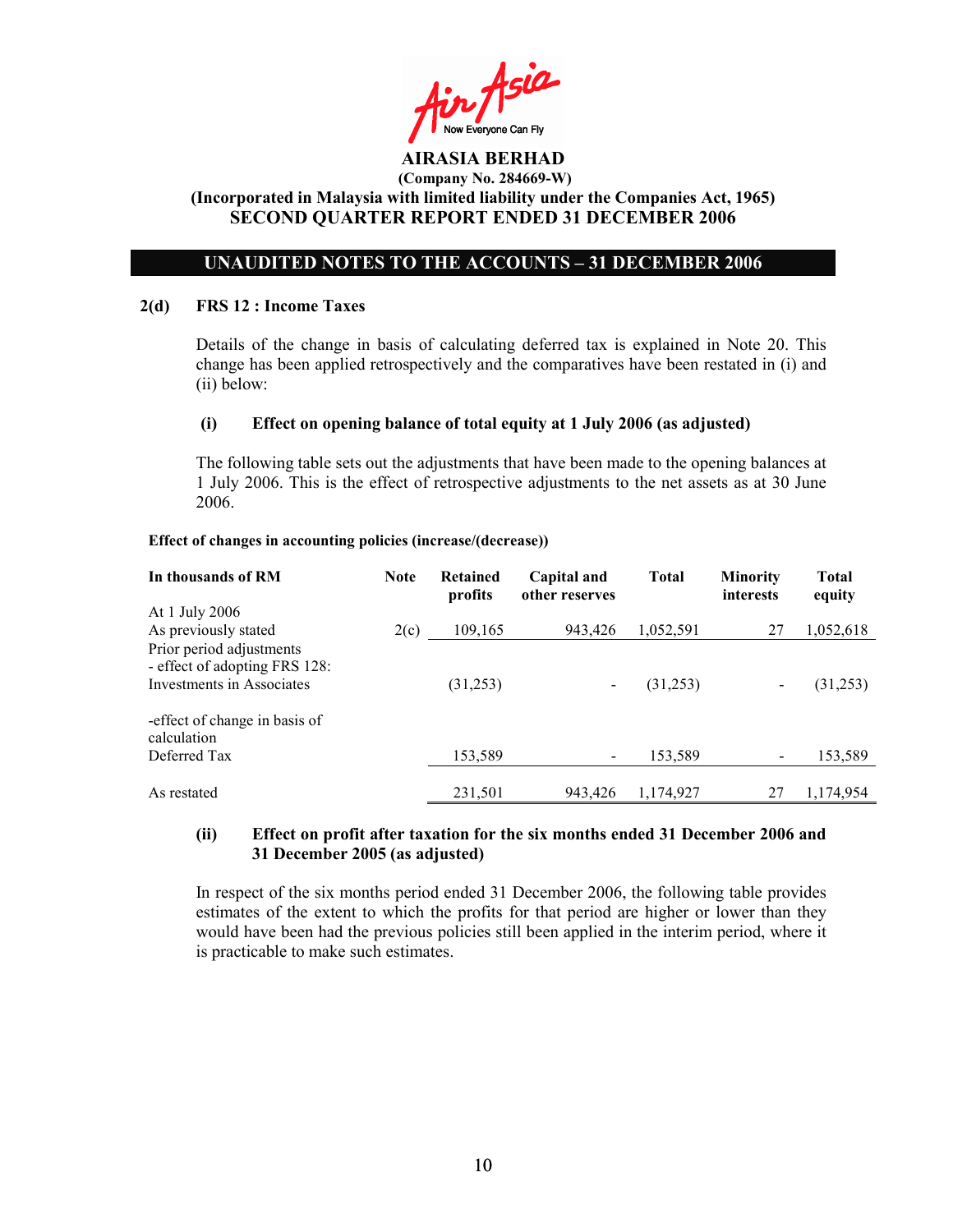

## UNAUDITED NOTES TO THE ACCOUNTS – 31 DECEMBER 2006

In respect of the six months period ended 31 December 2005, the table discloses the adjustments that have been made to the profits as previously reported for that period, in accordance with the transitional provisions of the respective FRSs.

| Effect of changes in<br>accounting<br>policies |             | Six months ended<br>31 December 2006     | Six months ended<br>31 December 2005 |              |                                          |                              |              |
|------------------------------------------------|-------------|------------------------------------------|--------------------------------------|--------------|------------------------------------------|------------------------------|--------------|
| (increase/(decrease))<br>In thousands of RM    | <b>Note</b> | <b>Shareholders</b><br>of the<br>Company | <b>Minority</b><br>interests         | <b>Total</b> | <b>Shareholders</b><br>of the<br>Company | <b>Minority</b><br>interests | <b>Total</b> |
| <b>FRS 128</b>                                 |             |                                          |                                      |              |                                          |                              |              |
| Investments in<br>Associates                   | 2(c)        | 771                                      |                                      | 771          | (5,110)                                  |                              | (5,110)      |
| Total effect for the<br>period                 |             | 771                                      | $\overline{\phantom{a}}$             | 771          | (5,110)                                  |                              | (5,110)      |
| Effect on earnings per<br>share:               |             |                                          |                                      |              |                                          |                              |              |
| - Basic earnings per<br>share (sen)            |             |                                          |                                      |              | 0.1                                      |                              | 0.3          |
| - Diluted earnings per<br>share (sen)          |             |                                          |                                      |              | 0.1                                      |                              | 0.2          |

In November 2006, PT Indonesia AirAsia increased its issued and paid up share capital from IDR 160.0 billion to IDR 180.0 billion. The Company through AirAsia International Limited (AAIL), subscribed to IDR 9.80 billion (RM3.9 mil) of the new shares in order to maintain its 49% shareholding in the company.

### 3. Auditors' report on preceding annual financial statements

The auditors have expressed an unqualified opinion on the Group's statutory financial statements for the year ended 30 June 2006 in their report dated 30 October 2006.

#### 4. Seasonality of operations

AirAsia is basically involved in the provision of air transportation services and thus, is subject to the seasonal demand for air travel. The passenger load factor has increased from 79% in the previous quarter to 82% in the current quarter under review. The increase in demand of air travel during the months from October to December was due to the year-end holidays and festivities as well as increase in frequency of service. This pattern is in line with the expectation of the Group.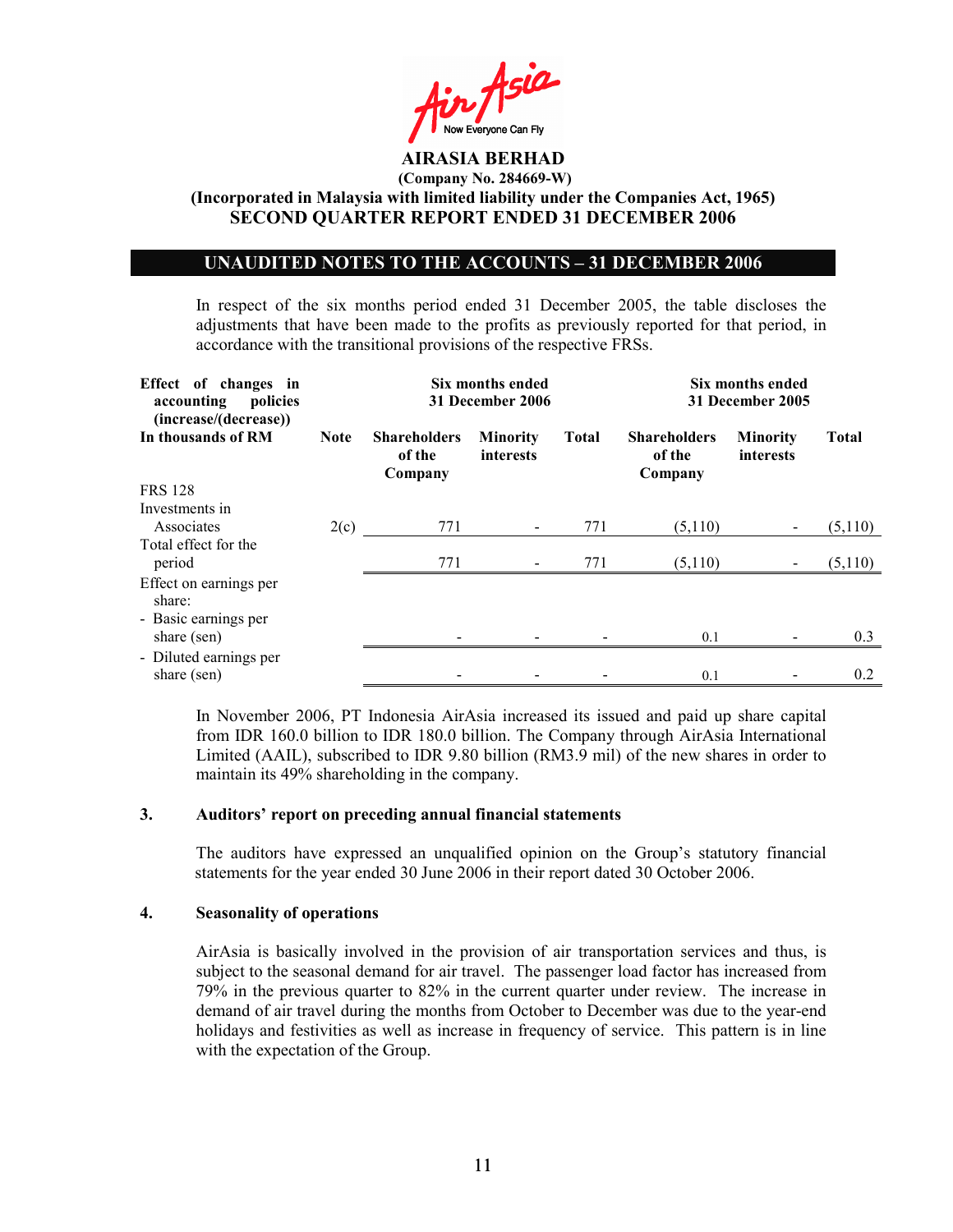Ain Asia

# UNAUDITED NOTES TO THE ACCOUNTS – 31 DECEMBER 2006

#### 5. Unusual items due to their nature, size or incidence

 There were no unusual items affecting assets, liabilities, equity, net income or cash flows during the current quarter and financial period-to-date, except for the changes in accounting policies as disclosed in Note 2.

#### 6. Changes in estimates

Other than described in Note  $2(b)$ , there were no changes in estimates that have had material effect in the current quarter and financial period-to-date results.

### 7. Capital and reserves

During the six month period ended 31 December 2006, the issued and paid-up capital of the Company increased from 2,346,488,080 to 2,353,700,580 ordinary shares by the issuance of 7,212,500 ordinary shares pursuant to the exercise of ESOS at the option price of RM1.08. Other than the above, there was no issuance, cancellation, resale or repayment of debt and equity securities for the period ended 31 December 2006.

### 8. Dividend paid

There were no dividends paid in the quarter ended 31 December 2006.

### 9. Segment reporting

Segmental information is not presented as there are no significant business segments other than the provision of air transportation services. The financial results for the quarter under review include our share of results from our operations in Thailand and Indonesia via our jointly controlled entity and associated company, Thai AirAsia Co. Ltd ("Thai AirAsia") and PT Indonesia AirAsia ("Indonesia AirAsia") respectively. The financial results from the operations in Thailand and Indonesia are not significant compared to the Malaysian operations.

#### 10. Property, plant and equipment

#### (a) acquisition and disposals

During the second quarter ended 31 December 2006, the Group acquired plant and equipment with a cost of RM523.3 million (second quarter ended 31 December 2005: RM333.9 million). There was no substantial disposal of plant and equipment during the quarter under review (2006: Nil)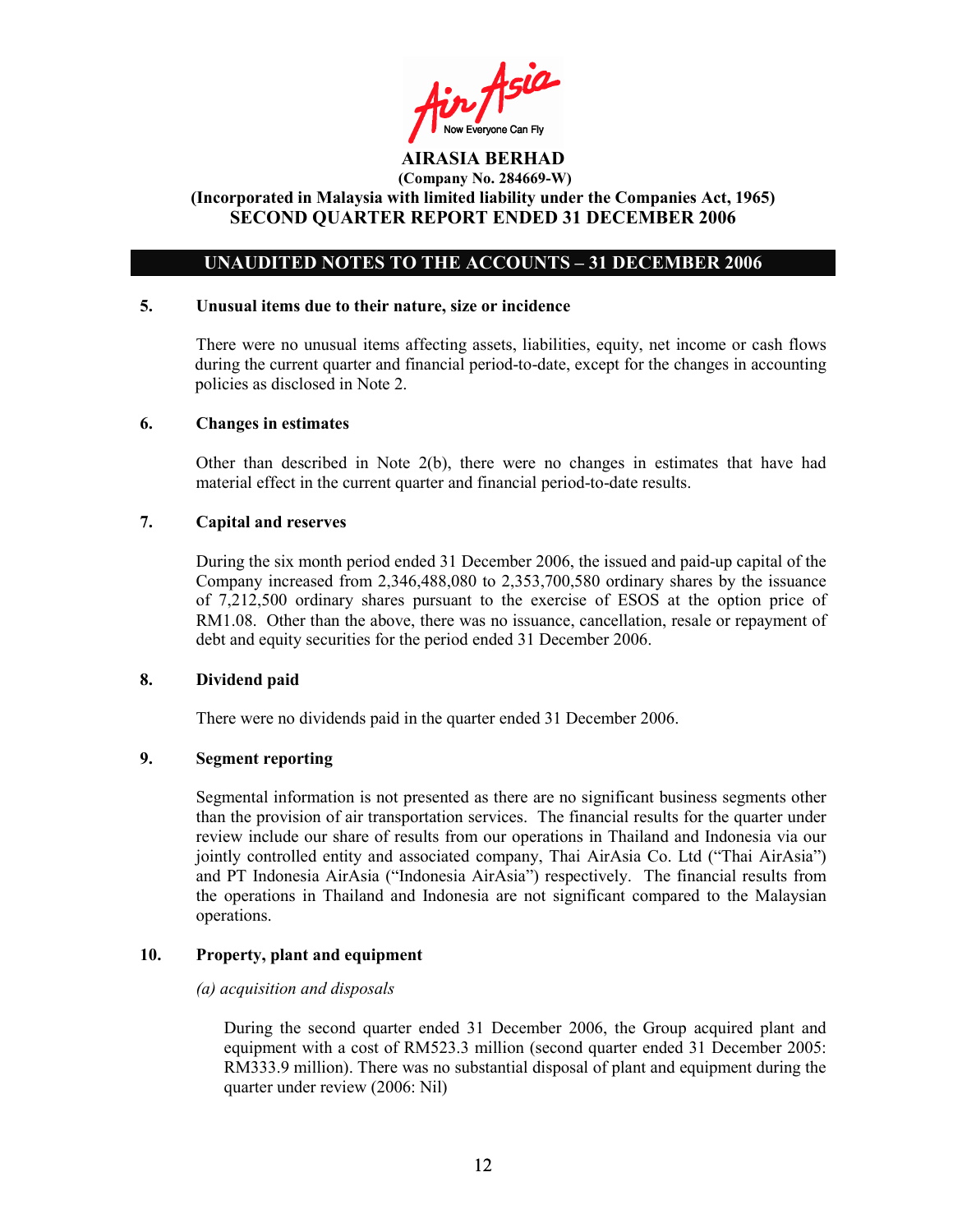Ain Asia

# UNAUDITED NOTES TO THE ACCOUNTS – 31 DECEMBER 2006

#### (b) valuation

 There was no revaluation of property, plant and equipment for the period ended 31 December 2006.

### 11. Post balance sheet events

There were no material events after the period end that has not been reflected in the financial statements for the financial period ended 31 December 2006.

### 12. Changes in composition of the Group

There were no changes in the composition of the Group, including business combinations, acquisition or disposal of subsidiaries and long term investments, restructuring and discontinuing operations during the quarter.

#### 13. Contingent assets

As at the date of this report, the Group does not have any contingent assets.

#### 14. Contingent liabilities

The Company is currently disputing certain expenses charged by a service provider as at 31 December 2006 amounting to approximately RM9.6 million. The Directors are confident that resolution of the dispute above would be favorable to the Company.

The Company's application to the government for the waiver of penalty on the late payment of withholding tax in respect of lease payments incurred prior to the financial year ended 30 June 2002 for certain aircraft of the Group, was turned down. The penalty amounting to RM1.03 million has been paid to the Inland Revenue Board and this matter has been considered resolved.

Thai AirAsia Co. Ltd ("TAA"), a jointly controlled entity of the Group, has stood as guarantors to several banks which have extended loans to the company's trainee pilots to undergo their professional pilot courses. The guarantee will expire either upon the trainee pilot earning a Commercial Pilot Licence and is assigned as a co-pilot, or when the trainee pilot settles his/her outstanding loan with the bank. In the event that TAA's guarantee is called upon by the bank, TAA will have recourse against the trainee pilot's personal guarantors to recover the amount paid to the bank.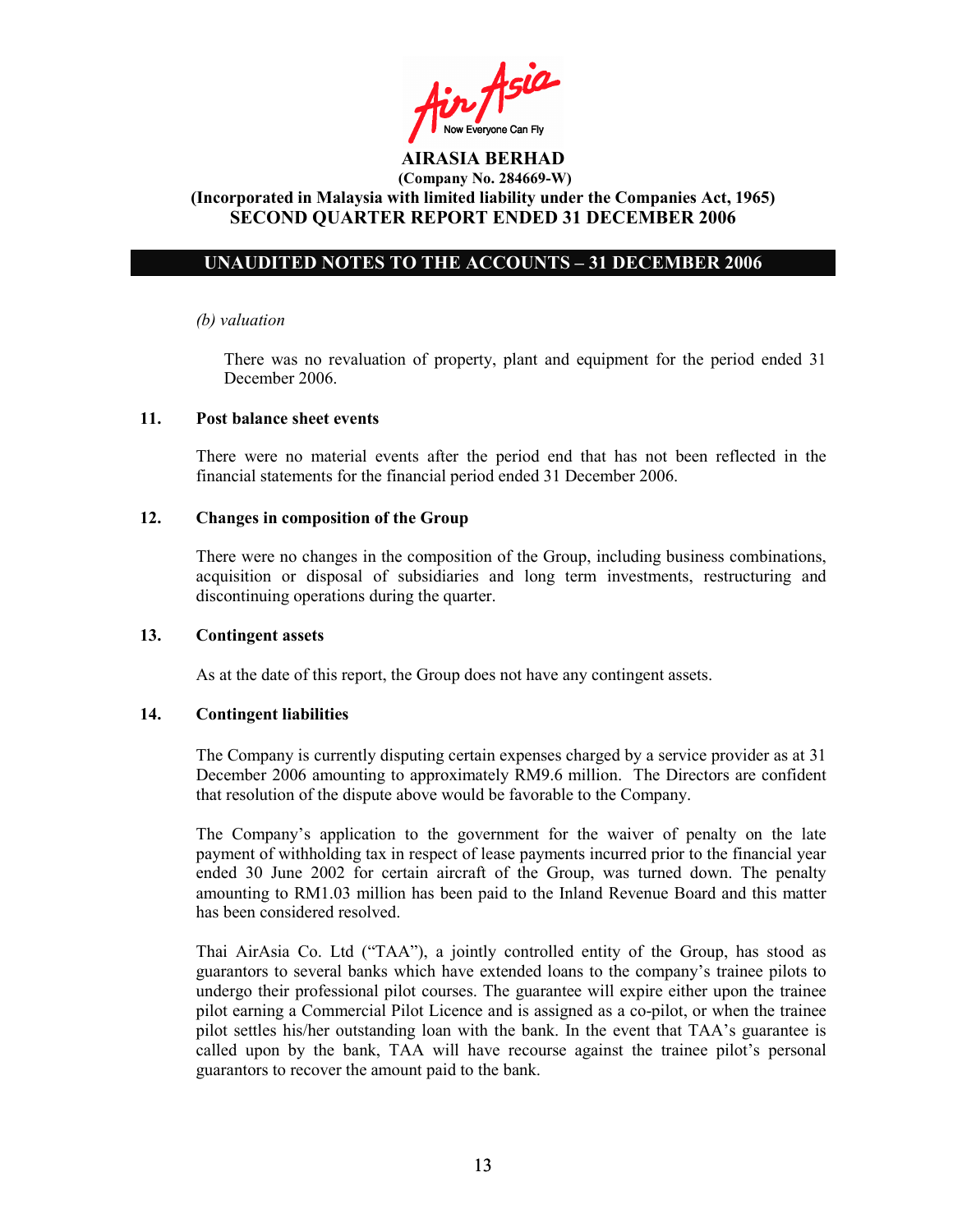in Asia Now Everyone Can Fly

# UNAUDITED NOTES TO THE ACCOUNTS – 31 DECEMBER 2006

### 15. Capital commitments outstanding not provided for in the interim financial report

Capital commitments for property, plant and equipment:

|                                   |            | <b>Group and Company</b> |
|-----------------------------------|------------|--------------------------|
|                                   | 31.12.06   | 30.06.06                 |
|                                   | RM'000     | RM'000                   |
| Contracted for                    | 10,581,753 | 6,805,533                |
| Authorised but not contracted for | 72,014     | 99,928                   |
|                                   | 10,653,767 | 6,905,461                |
|                                   |            |                          |

# 16. Material related party transactions

Details of the relationship and transactions between AirAsia and its related parties are as described below. The related party transactions described were carried out on the terms and conditions obtainable in transactions with unrelated parties unless otherwise stated.

| Name of company                      | Relationship                                                              |
|--------------------------------------|---------------------------------------------------------------------------|
| Thai AirAsia<br>PT Indonesia AirAsia | A jointly controlled entity of the Company<br>An associate of the Company |
| Fly Asian Xpress Sdn Bhd ("FAX")     | Common shareholders and directors                                         |

|                                                                 | Group            |                  |
|-----------------------------------------------------------------|------------------|------------------|
|                                                                 | Half-Year ended  | Half Year ended  |
|                                                                 | 31 December 2006 | 31 December 2005 |
|                                                                 | <b>RM'000</b>    | RM'000           |
| Thai AirAsia                                                    |                  |                  |
| Sublease rental income on aircrafts<br>$\blacksquare$           | 15,757           | 6,890            |
| Lease rental income on aircrafts<br>$\blacksquare$              | 9,575            | 9,868            |
| Maintenance and overhaul charges<br>$\overline{\phantom{a}}$    | 14,285           | 8,671            |
| PT Indonesia AirAsia                                            |                  |                  |
| Sublease rental income on aircrafts<br>$\overline{\phantom{a}}$ | 7,011            | 4,466            |
| Lease rental income on aircrafts<br>$\overline{\phantom{a}}$    | 7,011            | 4,050            |
| Maintenance and overhaul charges<br>$\overline{\phantom{a}}$    | 7,723            | 4,636            |
| FAX (on full reimbursement basis)                               |                  |                  |
| Sublease rental income on aircrafts<br>$\overline{\phantom{a}}$ | 2,808            |                  |
| Maintenance and other charges<br>$\overline{\phantom{a}}$       | 16,304           |                  |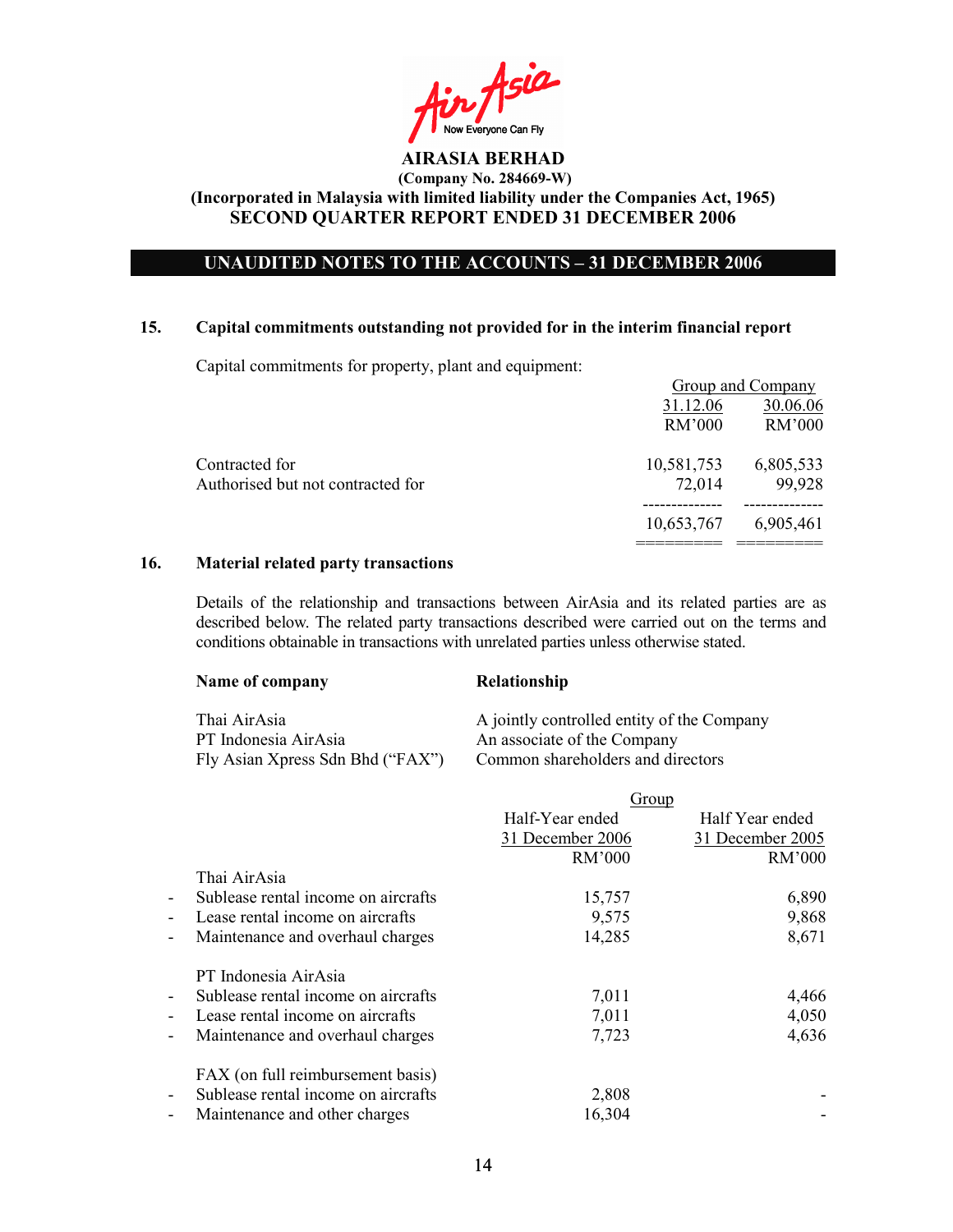Ain Asia

# UNAUDITED NOTES TO THE ACCOUNTS – 31 DECEMBER 2006

#### 17. Review of performance

The Group recorded revenue of RM400.7 million (2006:RM248.7 million) and profit before tax of RM93.3 million (2006: RM51.9 million-restated) respectively for the quarter under review. The corresponding quarter's profit before tax in the preceding quarter was restated due to the adoption of FRS 128 as explained in Note 2 (c) above.

The average fare for the quarter was higher by 19% at RM164 as compared to RM138 in the previous quarter due to peak travel season during the current quarter as compared to the immediate preceding quarter.

Included in other operating income is Foreign Exchange Gain of RM 22.7 mil attributable to the strengthening of the Ringgit against the US Dollar.

The domestic rationalization commenced on 1 August 2006 with no complications. This process has helped the Company to capture significant market growth and expanded its market share. As at December 2006, AirAsia garnered a 51% share of the domestic market and is the market leader in domestic Malaysian operations.

# 18. Variation of results against preceding quarter

The Group achieved a profit before tax of RM93.3 million for the quarter under review. This is an improvement of RM81.6 million compared to that of the immediately preceding quarter ended 30 September 2006. The higher revenue recorded in the quarter under review has helped reduce the impact of higher depreciation, amortization charge and finance costs attributed to the new Airbus A320 aircraft in our current fleet. The strengthening of Malaysian Ringgit has also contributed positively to the results. As of 31 December 2006, the AirAsia Group has already taken delivery of 15 new Airbus A320 aircraft in total.

# 19. Current year prospects

The Group will be adding more capacity over the next six (6) months; the capacity addition will be used to introduce several new destinations and increase frequency on existing routes. The domestic rationalization is proceeding smoothly and should aid market share expansion for the Group. Based on current forward booking trend, the underlying demand remains strong.

The induction of more Airbus A320 aircraft into our fleet has continued to contribute significant operating cost savings and higher reliability.

The Directors are positive in respect of the long term business outlook for the Group and expect profit growth for the full financial year ending 30 June 2007.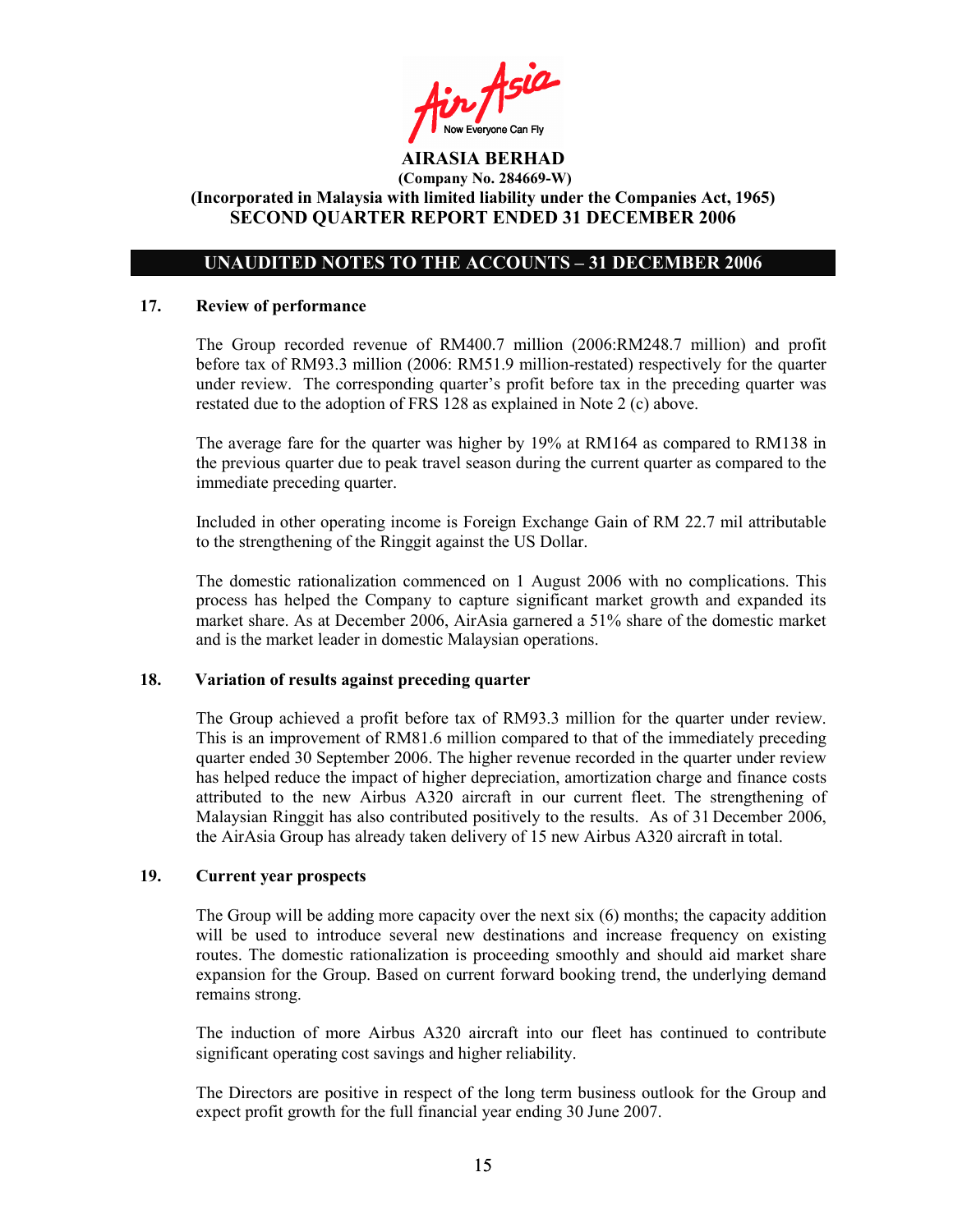in Asia Now Everyone Can Fly

# UNAUDITED NOTES TO THE ACCOUNTS – 31 DECEMBER 2006

#### 20. Income tax expense

|              | <b>INDIVIDUAL QUARTER</b> |                     | <b>CUMULATIVE QUARTER</b> |                       |  |
|--------------|---------------------------|---------------------|---------------------------|-----------------------|--|
|              | <b>Current Year</b>       | Preceding           | <b>Current Year</b>       | <b>Preceding Year</b> |  |
|              | Quarter                   | <b>Year Quarter</b> | Period                    | Corresponding         |  |
|              | <b>Ended</b>              | <b>Ended</b>        | <b>Ended</b>              | <b>Period Ended</b>   |  |
|              | 31/12/06                  | 31/12/05            | 31/12/06                  | 31/12/05              |  |
|              | <b>RM'000</b>             | <b>RM'000</b>       | <b>RM'000</b>             | <b>RM'000</b>         |  |
| Group        |                           |                     |                           |                       |  |
| Current tax  | 1,532                     | 555                 | 2,378                     | 717                   |  |
| Deferred tax | (58, 393)                 |                     | (123,901)                 |                       |  |
|              | (56, 861)                 | 555                 | 121,523                   | 717                   |  |

In the preparation of the financial statements in the previous periods, the Group and Company had considered the investment allowance as forming part of the tax base of the qualifying assets acquired. Deferred tax assets amounting to RM153.6 million in respect of unutilised investment allowances as at 30 June 2006 had not been recognised in the financial statements in accordance with the current accounting policy and approved accounting standards in Malaysia.

We have been advised that the investment allowance received by the Company does not form part of the tax base of the qualifying assets acquired and falls under the ambit of a tax credit. Following the advice above, the Group and Company has now recognised deferred tax arising from the investment allowance.

This change in the basis of calculation of deferred tax following this clarification has been treated as a prior year adjustment, the impact of which is detailed as follows:

a. Impact to preceding quarter 30 June 2006

| In thousands of RM          | As previously<br>stated | <b>Deferred Tax</b><br>Adjustment | As restated |
|-----------------------------|-------------------------|-----------------------------------|-------------|
| I. Balance Sheet            |                         |                                   |             |
| Deferred Tax Liability      | (38, 529)               | 38,529                            |             |
| Deferred Tax Asset          |                         | 115,060                           | 115,060     |
| As at 1 July 2006, restated | (38, 529)               | 153,589                           | 115,060     |

|                                                   | <b>Net Profit after</b><br><b>FRS 128</b> | <b>Deferred Tax Asset</b><br>recognition | As restated |
|---------------------------------------------------|-------------------------------------------|------------------------------------------|-------------|
| II. Income Statement<br>Net Profit for the period | 77.912                                    | 153,589                                  | 231,501     |
|                                                   |                                           |                                          |             |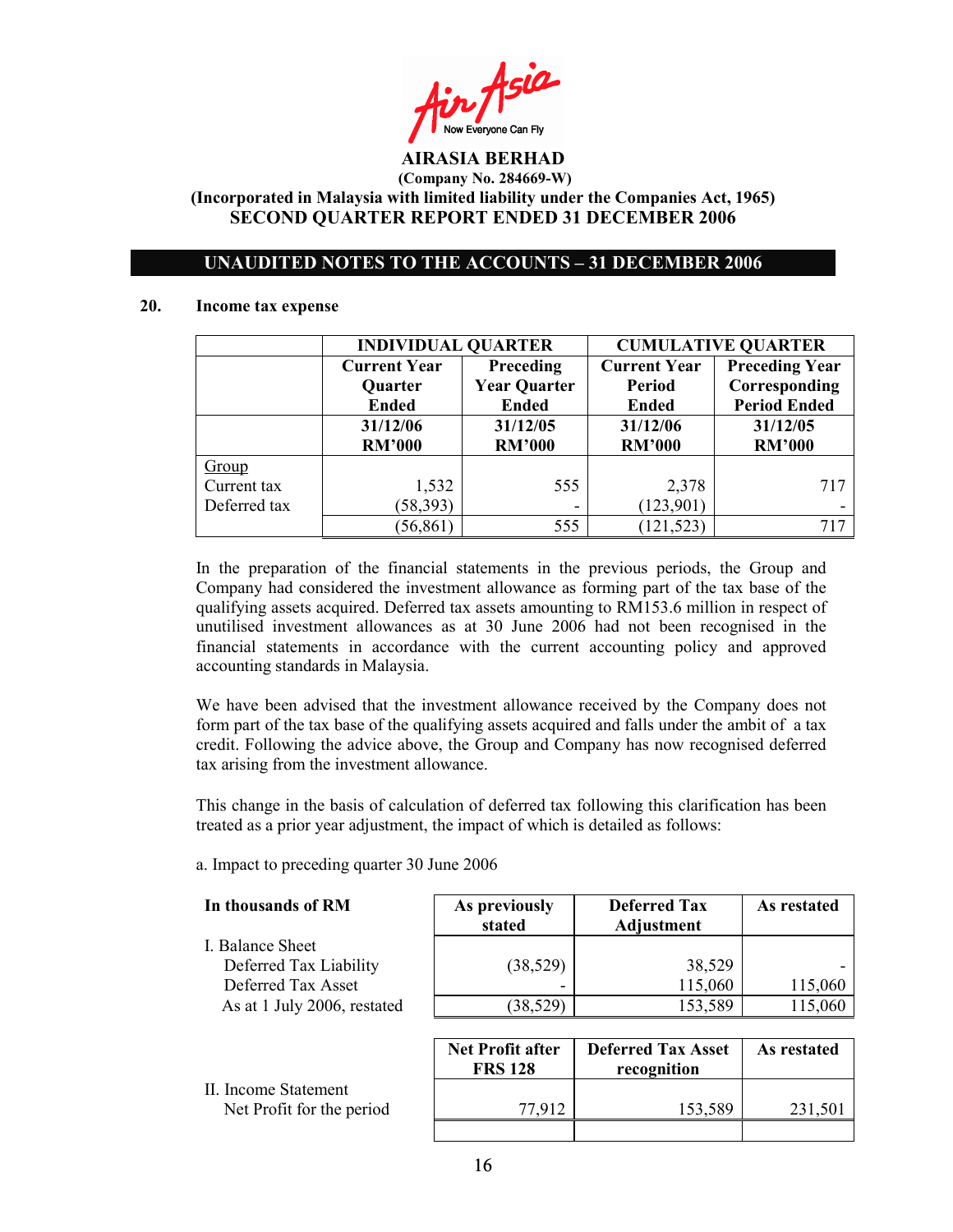Fin Asia

# UNAUDITED NOTES TO THE ACCOUNTS – 31 DECEMBER 2006

B. Impact to preceding quarter 30 September 2006

| In thousands of RM                           | <b>Restated as</b><br>at 1 July<br>2006 | <b>Previously</b><br>stated | <b>Deferred</b><br>Tax<br>Adjustment | As<br>restated |
|----------------------------------------------|-----------------------------------------|-----------------------------|--------------------------------------|----------------|
| I. Balance Sheet<br>Deferred Tax Liabilities |                                         | (5,264)                     |                                      | (5,264)        |
| Deferred Tax Asset                           | 115,060                                 |                             | 70,772                               | 185,832        |
| As at 1 October 2006, restated               | 115,060                                 | (5,264)                     | 70,772                               | 180,568        |
|                                              |                                         |                             |                                      |                |

|                                                         | <b>Restated as</b><br>at 1 July<br>2006 | <b>Net Profit</b><br>for Qtr 1 | <b>Deferred</b><br><b>Tax Asset</b><br>recognition | As<br>restated |
|---------------------------------------------------------|-----------------------------------------|--------------------------------|----------------------------------------------------|----------------|
| <b>Income Statement</b><br>a. Net Profit for the period | 231,501                                 | $*5,650$                       | 70,772                                             | 307,923        |
|                                                         |                                         |                                |                                                    |                |

\* Net Profit after Tax and MI

The current taxation charge is in respect of interest income, which is assessed separately.

# 21. Unquoted investments and properties

There was no sale of unquoted investments or properties for the quarter under review and financial period to date.

## 22. Quoted investments

There was no purchase or disposal of quoted securities for the quarter under review and financial period to date.

# 23. Status of corporate proposals announced

The company entered into an Memorandum Of Understanding ("MOU") with Fly Asian Xpress Sdn Bhd ("FAX") on 05 January 2007 in respect of the licencing of the AIRASIA Brand for use in FAX budget long haul low cost air services as well as equity participation in FAX.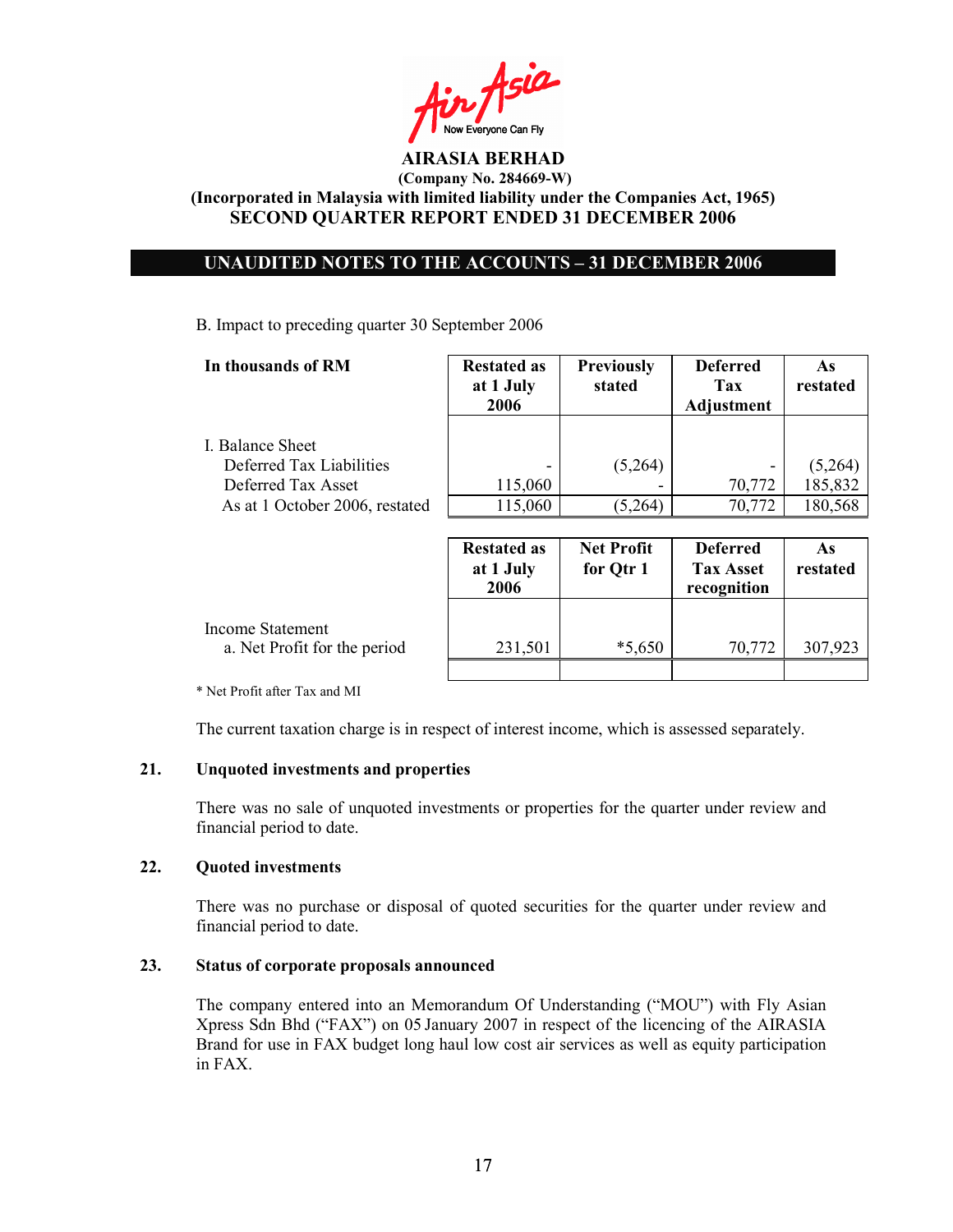Ain Asia

# UNAUDITED NOTES TO THE ACCOUNTS – 31 DECEMBER 2006

#### 24. Borrowings and debt securities

|             | At 31 December 2006<br><b>RM'000</b> | At 30 June 2006<br><b>RM'000</b> |
|-------------|--------------------------------------|----------------------------------|
| Current     |                                      |                                  |
| Secured     | 251,329                              | 265,360                          |
|             |                                      |                                  |
| Non-current |                                      |                                  |
| Secured     | 1,707,995                            | 787,276                          |

The term loans are for the purchase of new aircraft A320-200.

The maturity period of non-current borrowing is 12 years and below. The entire borrowings are denominated in US Dollar.

As at the balance sheet date, the weighted average effective interest rate of the borrowings is at 5.01% per annum (2006: 5.01% per annum).

These term loans are secured by the following:

- (a) Assignment of rights under contract with Airbus over each aircraft
- (b) Assignment of insurance of each aircraft
- (c) Assignment of airframe and engine warranties of each aircraft

There are also some minor financial covenants given to a bank under the pre-delivery payment financing facility which was obtained by the Company on a clean basis.

## 25. Off balance sheet financial instruments

The fair value of derivative financial instruments is the present value of their future cash flows and is derived from the valuations, calculated by the Company's bankers.

(i) Forward Foreign Exchange swaps

Forward foreign exchange contracts protect the Group from movements in exchange rates by establishing the rate at which a foreign currency asset or liability will be settled. Exchange gains and losses arising on contracts entered into as hedges of anticipated future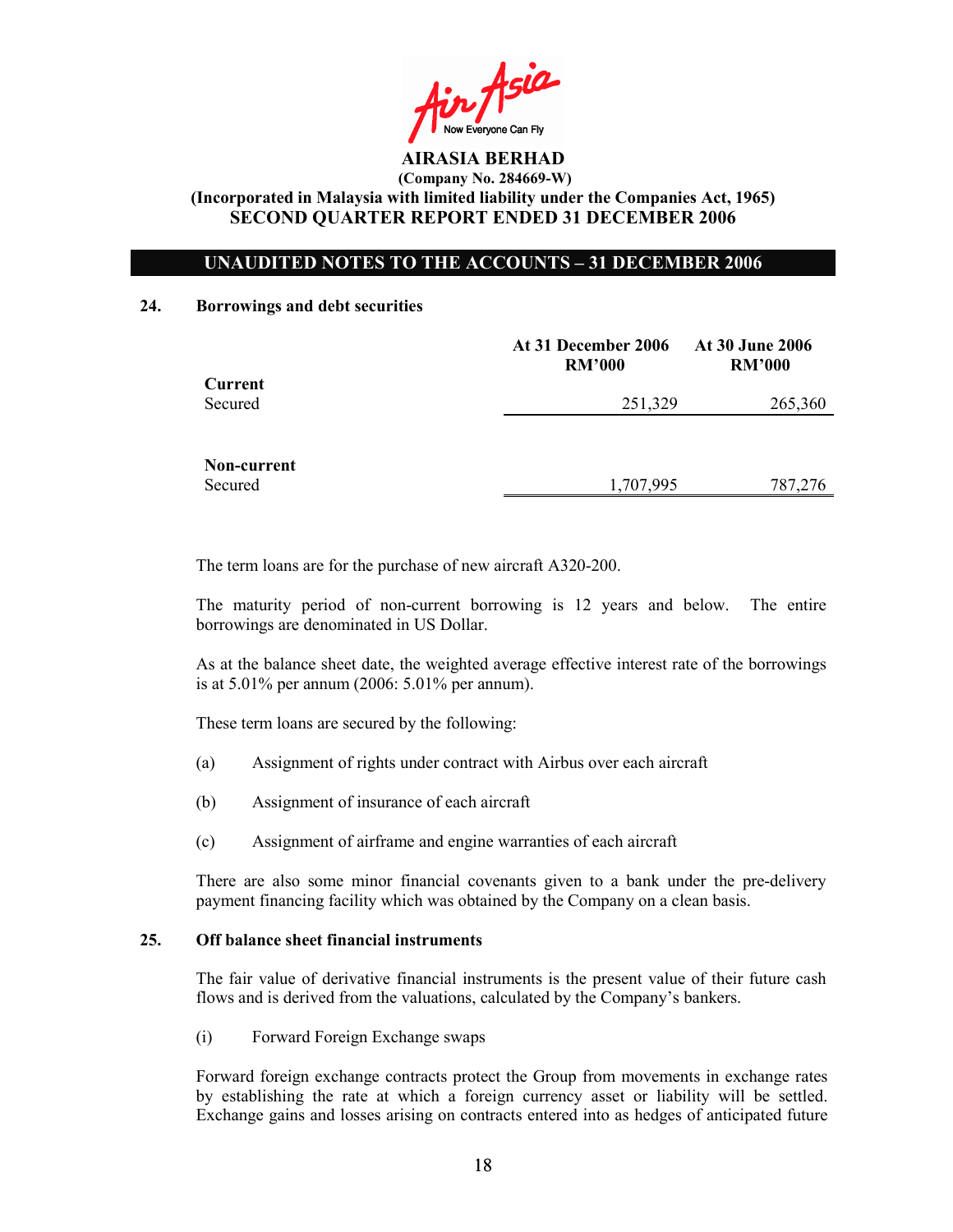

# UNAUDITED NOTES TO THE ACCOUNTS – 31 DECEMBER 2006

transactions are deferred until the date of such transaction, at which time they are included in the measurement of such transactions.

As at 26 February 2007, the Company has entered into several long dated par forward foreign exchange contracts for settlement at fixed Ringgit rates over a period of 12 years in in respect of a number of its aircraft purchase loans

(ii) Interest Rate Swaps

The Company entered into a capped, interest rate swap to hedge against fluctuations in the US-LIBOR on its USD2.0 billion term loans on its aircraft financing from 05 Dec 2005 to 01 Feb 2009. The effect of this transaction obliges it to pay fixed interest rate of between 4.71% and 4.85% instead of being subjected to the floating US LIBOR for the entire loan amount.

# (iii) Fuel Hedging

As at 26 February 2007, the Group had taken forward hedge position covering a period up to 30 September 2007 to protect itself against movement in fuel prices higher than USD62.25 (WTI benchmark). In this regard, the Group has already hedged between 55% to 90% for the remaining months in the current financial year (ending 30 June 2007). The Group has also covered approximately 50% of our requirements for the first quarter of FY2008.

# 26. Material litigation

As at 26 February 2007, there was no material litigation against the Group.

# 27. Dividend

The Directors do not recommend any dividend for the quarter ended 31 December 2006.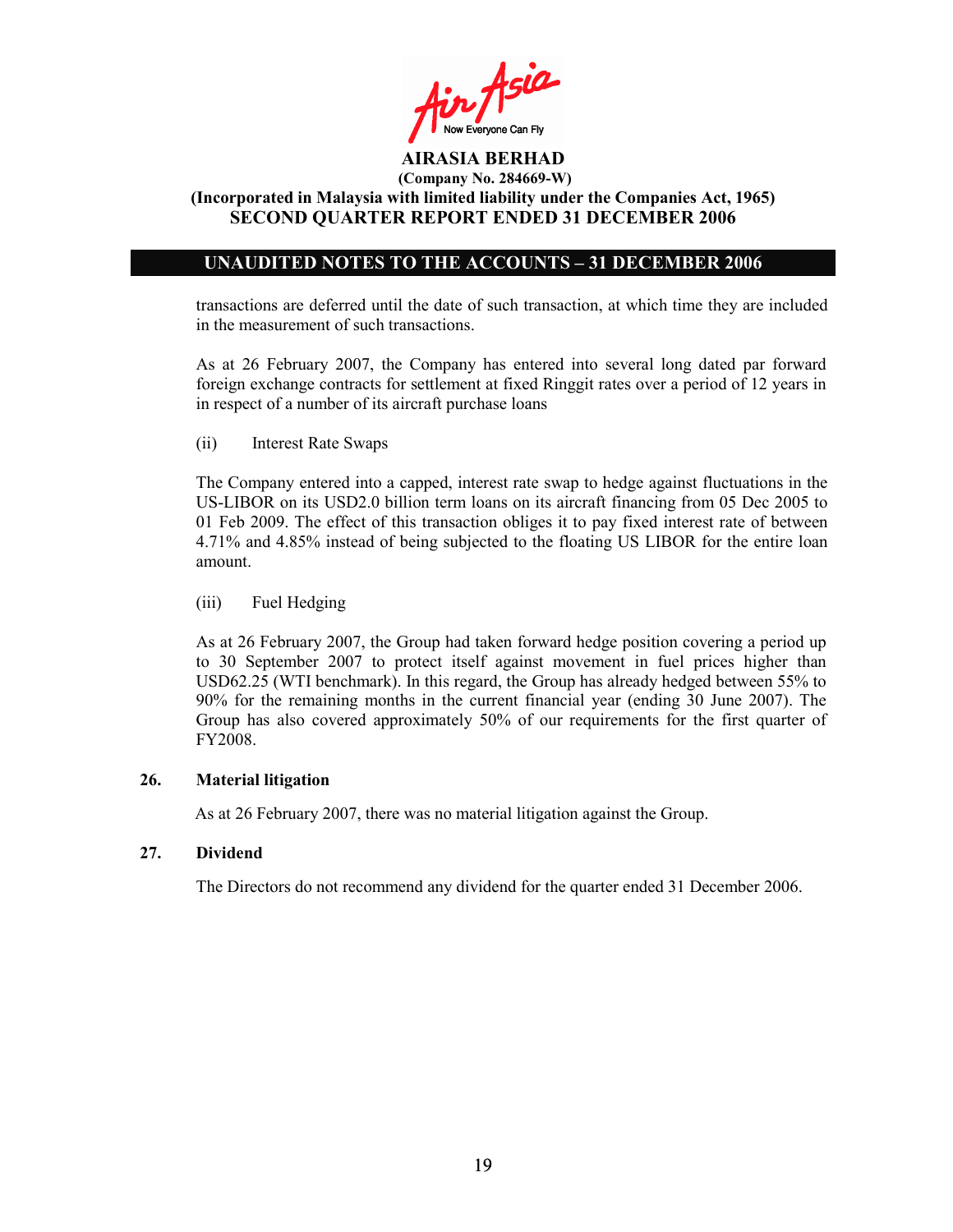Fin Asia

# UNAUDITED NOTES TO THE ACCOUNTS – 31 DECEMBER 2006

#### 28. Earnings per share

### (a) Basic earnings per share

 Basic earnings per share of the Group are calculated by dividing the net profit for the period by the weighted average number of ordinary shares in issue during the period.

|                                                                                | <b>INDIVIDUAL QUARTER</b> |                       | <b>CUMULATIVE QUARTER</b> |                       |
|--------------------------------------------------------------------------------|---------------------------|-----------------------|---------------------------|-----------------------|
|                                                                                | <b>Current</b>            | <b>Preceding Year</b> | Current                   | <b>Preceding Year</b> |
|                                                                                | <b>Quarter</b>            | Corresponding         | Year                      | Corresponding         |
|                                                                                | <b>Ended</b>              | <b>Quarter Ended</b>  | <b>Ended</b>              | <b>Year Ended</b>     |
|                                                                                | 31/12/06                  | 31/12/05              | 31/12/06                  | 31/12/05              |
| Net profit/(loss) for the financial<br>period (RM'000)                         | 150,124                   | 51,324                | 226,558                   | 60,066                |
| Weighted average number of<br>ordinary shares in issue for basic<br>EPS ('000) | 2,351,145                 | 2,119,872             | 2,351,145                 | 2,119,872             |
| Adjusted for<br>share<br>options<br>granted $(^{\circ}000)$                    | 18,368                    | 29,987                | 18,368                    | 29,987                |
| Adjusted<br>weighted<br>average<br>number of ordinary shares ('000)            | 2,369,513                 | 2,149,859             | 2,369,513                 | 2,149,859             |
| Basic earnings per share (sen)<br>Diluted earnings per share (sen)             | 6.4<br>6.3                | 2.4<br>2.4            | 9.6<br>9.6                | 2.8<br>2.8            |

# (b) Diluted earnings per share

For the diluted earnings per share calculation, the weighted average number of ordinary shares in issue is adjusted to assume conversion of all dilutive potential ordinary shares. The Group's dilutive potential ordinary shares are in respect of options over shares granted to employees.

 In respect of options over shares granted to employees, a calculation is done to determine the number of ordinary shares that could have been acquired at fair value (determined as the average share price of the Company's shares) based on the monetary value of the subscription rights attached to outstanding options over shares. The number of ordinary shares calculated is compared with the number of shares that would have been issued assuming the exercise of the options over shares. The difference is added to the